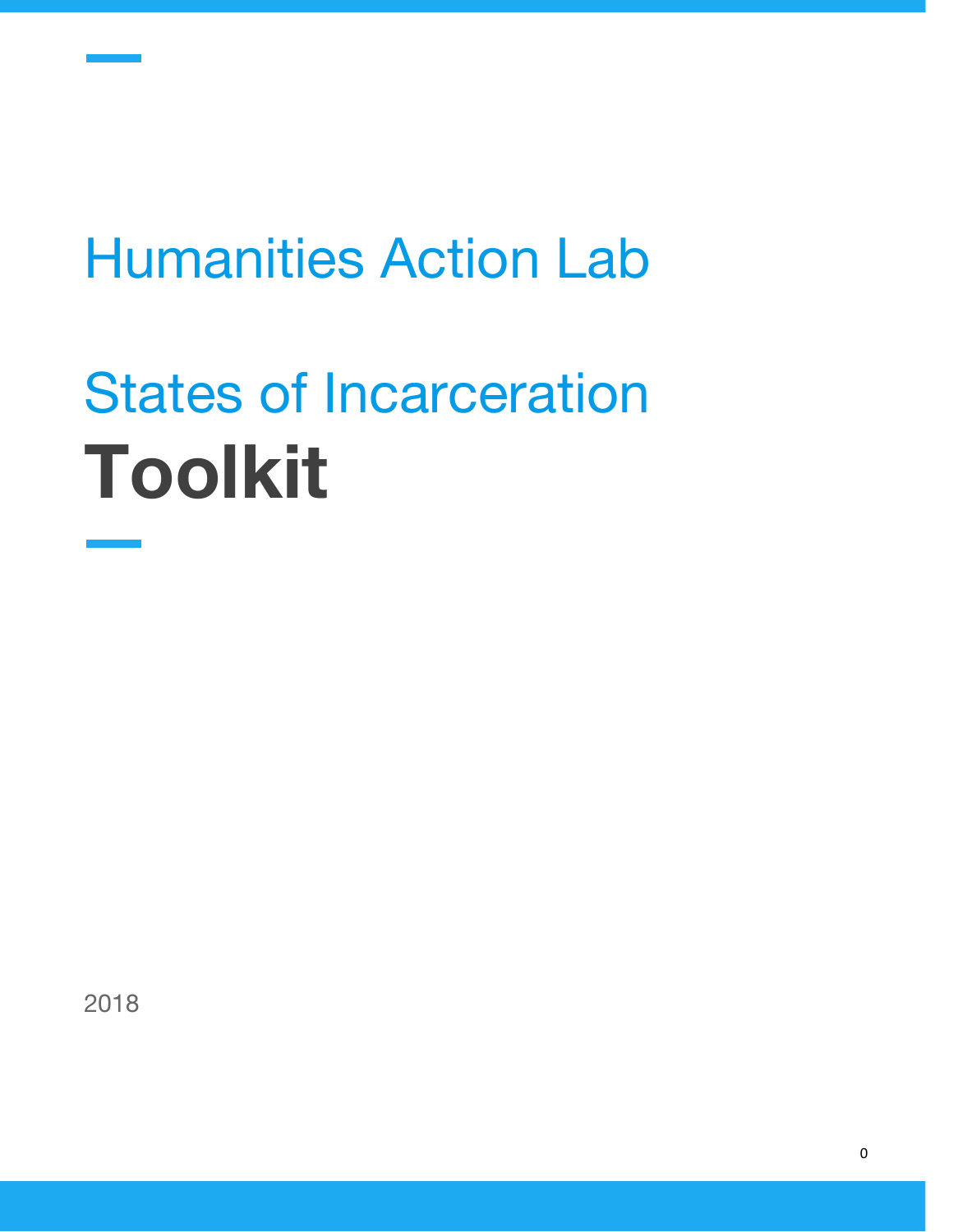# <span id="page-1-0"></span>Table of Contents

| <b>Table of Contents</b>                     |           |
|----------------------------------------------|-----------|
| <b>Overview</b>                              | $2 - 6$   |
| <b>Researching Incarceration</b>             | $7 - 11$  |
| <b>Creating Community Partnerships</b>       | $12 - 15$ |
| <b>Course Outline and Syllabus Checklist</b> | $16 - 18$ |
| <b>Style Guide</b>                           | 19        |
| <b>Curatorial Specifications</b>             | $20 - 31$ |
| <b>Classroom and Community Dialogues</b>     | $32 - 39$ |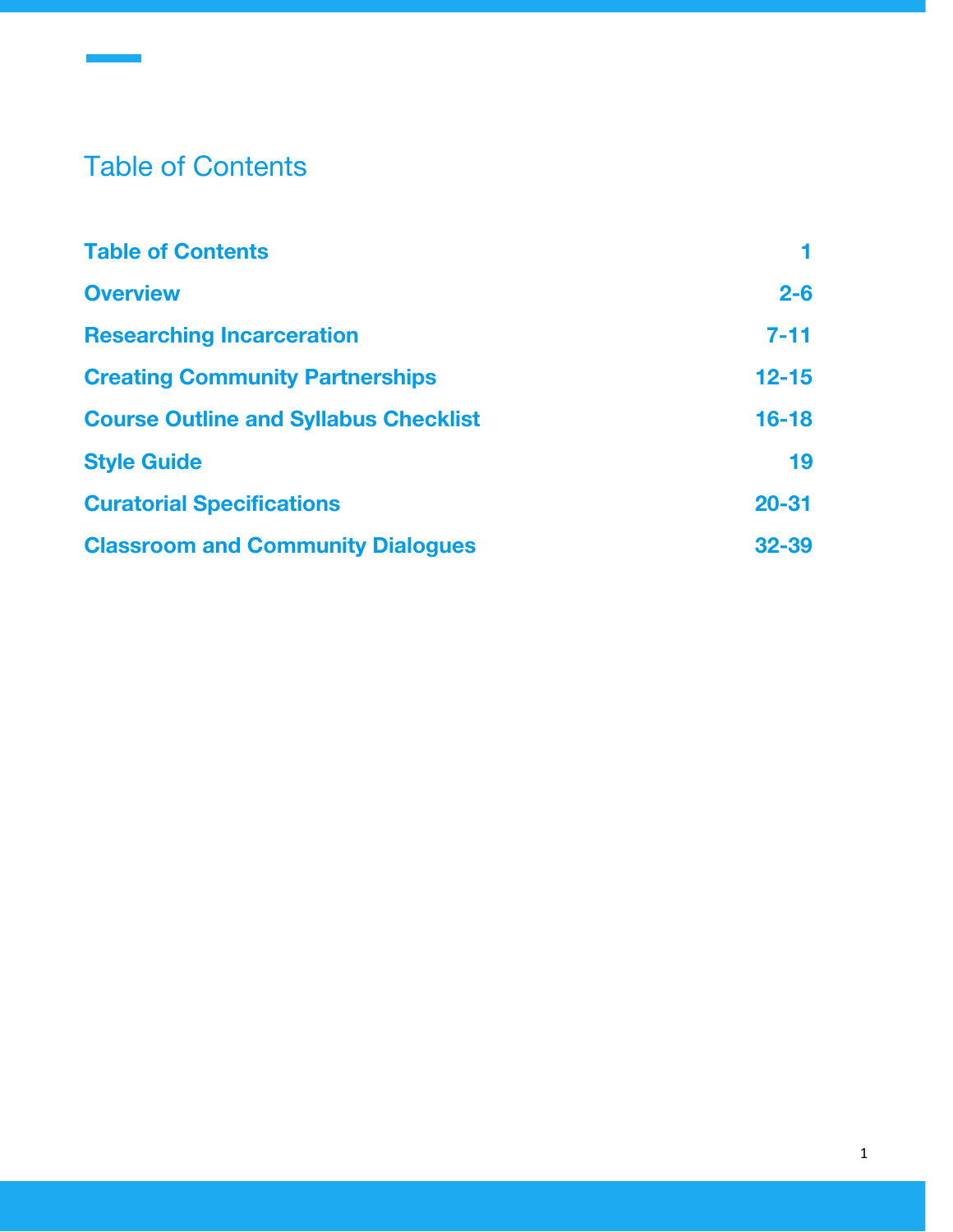## **Overview**

The **Humanities Action Lab** (HAL) is a [collaboration of universities](http://humanitiesactionlab.org/partners/) working with issue organizations and public spaces to:

- **●** Foster new public dialogue on contested, deadlocked social issues, through public humanities projects that explore the diverse local histories and current realities of shared global concerns.
- **●** Open space for experimentation and innovation in how design and the humanities can help confront urgent social problems.
- **●** Combine and connect the diverse local perspectives of communities around the world, to create widely applicable and flexible models.
- **●** Create new public humanities prototypes that take on difficult issues and experiment with untested formats.

HAL partners create major public projects that explore the history, memory, and current realities of a pressing social issue. Each project includes an exhibit, digital platform, face-to-face community dialogues, and interactive media. Students and community partners in each participating locality contribute their local histories and perspectives to the international project, which then travels to each community that created it, opening a space to generate and exchange unique locally-grounded approaches to common global questions.

The first such project, *[States of Incarceration: A National Dialogue of Local Histories](http://statesofincarceration.org/)* focuses on the past, present, and future of incarceration, exploring the explosion of prisons and incarcerated people in the US – including immigration detention centers -- and its global dimensions. The project includes a traveling exhibit created by students and others directly impacted by incarceration from 30 different communities around the country (and counting); a digital platform ([www.statesofincarceration.org](http://www.statesofincarceration.org/)); public programs held in each local community the exhibit visits; and teaching resources. The exhibit opened at The New School in New York City in April 2016 and is now [traveling to at least 20 other cities.](http://statesofincarceration.org/exhibition-and-events)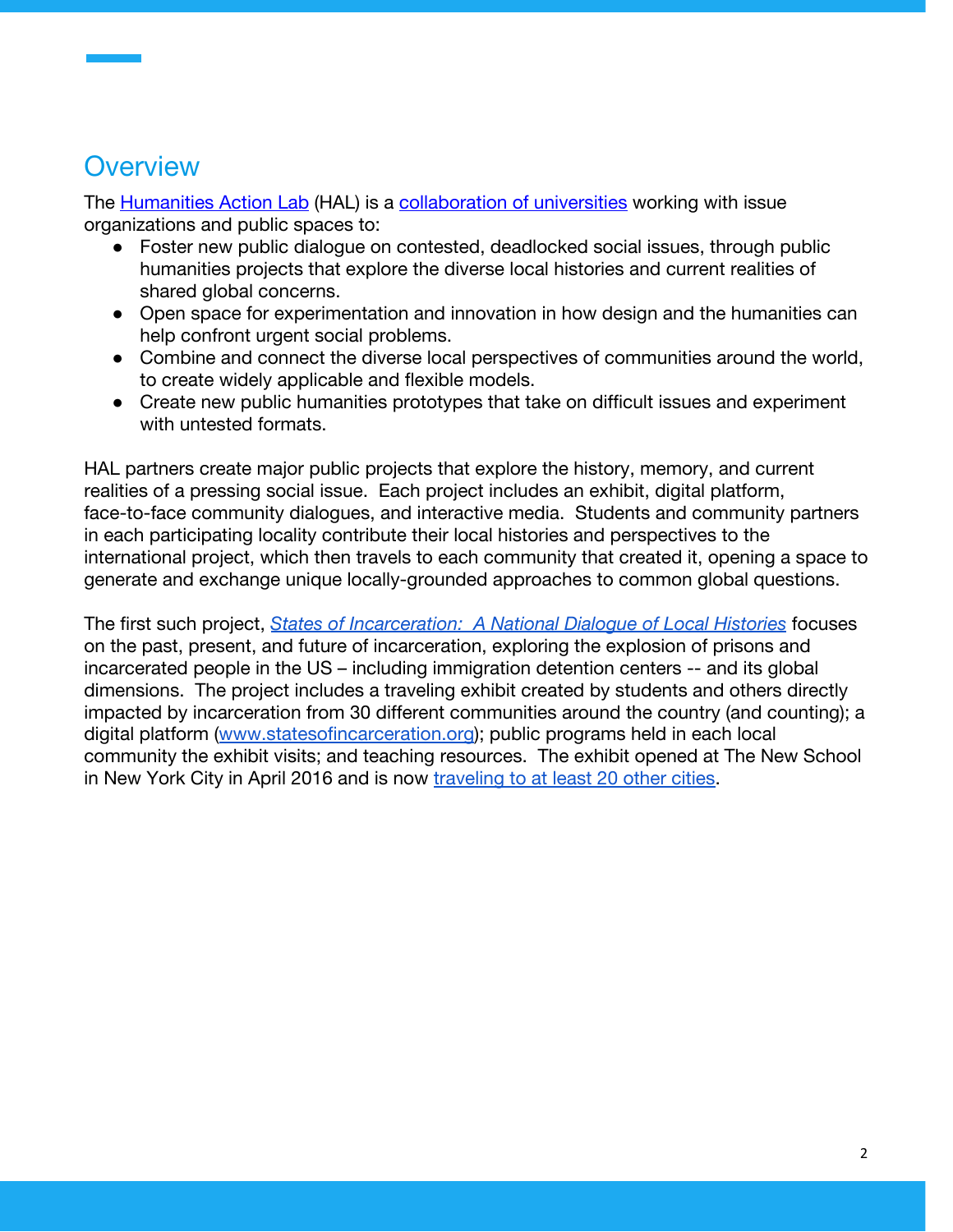**Why States of Incarceration?** The United States has the highest incarceration rates in the world, and by far. With approximately 1 in every 108 American adults currently in jail or prison, the per capita rate of incarceration is 50% higher than Russia's (in second place) and over three times higher than China's. It is deeply divided by race: 1 in 15 African American men are currently incarcerated compared to 1 in 106 white men<sup> $\zeta$ </sup>, and Hispanics are incarcerated at nearly twice the rate of whites. $3\overline{ }$  This happened fast: in 1972, there were only 300,000 people behind bars in the US; today, that number has skyrocketed seven times, to 2.3 million. And it's unique in US history: the country now has the most incarcerated people per capita and in absolute terms than ever before. Today's statistics not only describe a transformation of our prison system, but how its recent, rapid, and racialized growth has shaped society on a wider scale: labor and economic systems; racial power structures; landscapes and communities; and democratic practice. What happened? How is it rooted in much longer histories? And how can exploring the path to this point help us change course in the future?

**Why not leave it to the experts? Local discovery, national dialogue:** HAL projects are student- and community-driven, involving an ongoing dialogue among local student teams, their community partners (people outside the university directly impacted by incarceration in diverse ways), their faculty coordinators, and their counterparts across the country. HAL university partners offer courses, through which students collaborate with community partners to curate a history of a local site of incarceration as one piece of the national project. For instance, DePaul University co-created their piece with students in an Inside-Out class at Stateville Penitentiary; Brown University students debated issues of crime and punishment for that chapter of the exhibit with men from the Rhode Island Adult Correctional Institute. The team at the University of California Riverside collaborated with directly impacted youth activists involved in the Youth Justice Coalition in exploring the school-to-prison pipeline. Local pieces are compiled by a designer into a national exhibit that travels to each of the communities that created it.

Although the project is guided by historical advisors and policy experts, the curators' strength is their commitment, lived experience, and curiosity. Student curators may have no background in incarceration issues at all or have deep personal connections; they may have a strong intellectual foundation in one area but have much to learn in another. Community partners will always have strong direct experience and involvement in incarceration issues; they may have no historical perspective on incarceration, or they may be experienced non-university historians and policy-makers. In any case, the process of selecting stories, images, and questions in each locality involves powerful discovery and difficult dialogue among people with a wide range of knowledge and experience, a significant experiment in project-based, action-oriented learning. HAL projects hope to inspire deep engagement with project issues through this process of discovery, and to make that process transparent as an

<sup>&</sup>lt;sup>1</sup>Lauren E. Glaze and Erinn J. Herberman, "Correctional Populations in the United States, 2012," United States Bureau of Justice Statistics (December 19, 2013) *at* <http://www.bjs.gov/index.cfm?ty=pbdetail&iid=4843>

<sup>2</sup> https://www.aclu.org/combating-mass-incarceration-facts-0

<sup>3</sup> http://www.sentencingproject.org/doc/publications/inc\_hispanicprisoners.pdf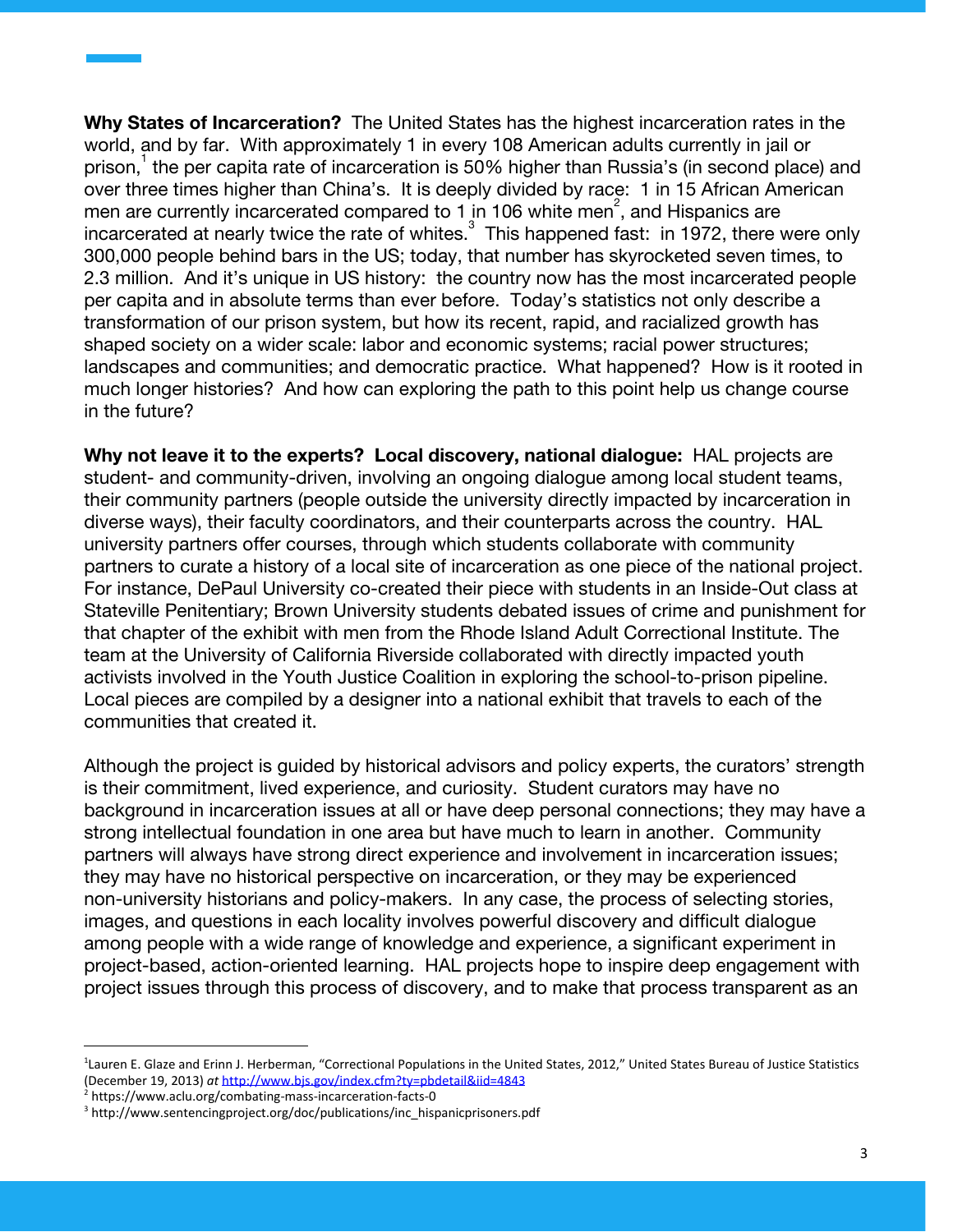invitation for exhibit visitors to engage with the issue as well.

#### **What is the role of people directly impacted by incarceration in the national planning and leadership of SOI?**

As described above, each local "chapter" is created through a collaboration among students and others directly impacted by incarceration in a variety of ways. In addition, men and women directly impacted by incarceration have been involved at every stage, including the national working group that framed the traveling exhibition's guiding questions and designed potential public interaction mechanisms allowing affected communities to create and share stories in an ongoing way as the exhibit grows and travels. Working group participants included staff and members of the Fortune Society, JustLeadershipUSA, the Sentencing Project, and other organizations.

#### **Become an SOI partner: Add Your Community's Story**

*States of Incarceration* is designed to grow and change as new communities add their histories and contemporary experiences of mass incarceration. Here's how your university can participate:

#### **Partner obligations**

Local partners:

- teach a course on the history of incarceration nationally/globally as well as in your local community, using SOI teaching resources;
- lead students to collaborate with others directly impacted by incarceration outside the college/university to curate a new "chapter" of SOI about a history of incarceration in your state/community using SOI design template and workplan, for inclusion in physical and digital SOI exhibit;
- host exhibit at a local venue
- host public dialogues around exhibit
- pay digital and physical exhibit design/fabrication fee of:
	- \$6000 for exhibit panel to be integrated into [national traveling exhibit,](https://drive.google.com/file/d/0B_VTAaeg1WMiZk5PMHhxamVRRnQtSUpGRmdrLTI2UlV2Y2E0/view?usp=sharing) plus new area on web platform with unlimited digital material (see examples [here\)](http://statesofincarceration.org/state-by-state)
	- \$5000 for local physical exhibit of up to 4 additional panels [Note: local exhibit panels can also be designed and fabricated locally using SOI templates]

#### **HAL Resources and Obligations**

HAL provides local partners:

- teaching resources on both subject and methodology, including readings and other media on incarceration histories, and guidelines and models for community collaboration/co-curation and dialogue facilitation;
- week-by-week curation work plan, providing guideline for how to work with your team to produce a "chapter" within a 15-week semester;
- design guidelines detailing number of images, amount of text, and options for media and formats for both physical and digital exhibits
- digital and physical exhibit design and production (physical design and production can also be done locally if local partner prefers)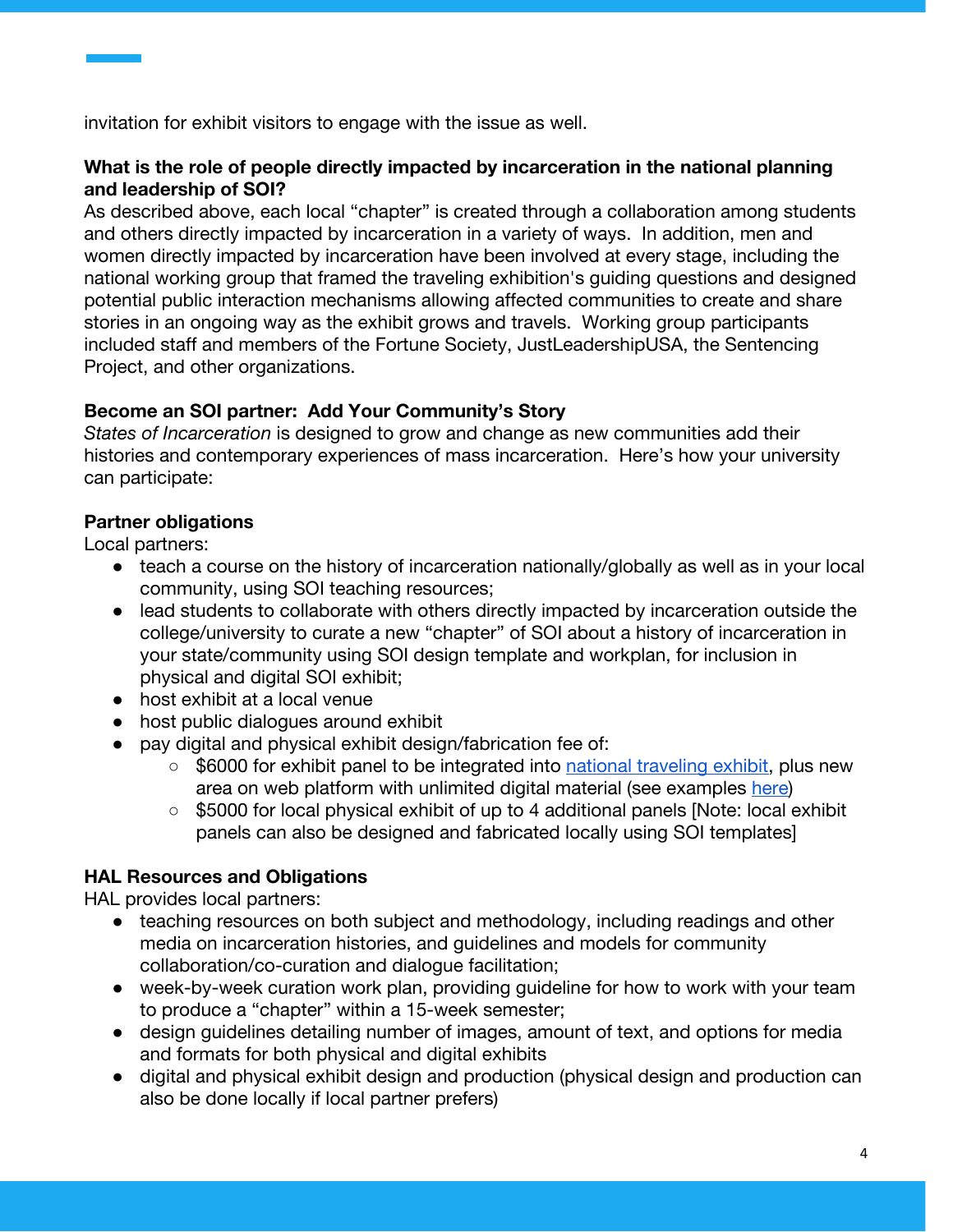- public program designs
- communications package and staff support for publicizing local events
- web platform for student reflections on States of Incarceration blog
- convenings with other national partners, with opportunities for students, faculty, and community partners to exchange work and experiences

#### **Timeline**

**Months 1-3**

- Identify and schedule course and/or local community curator partner group
- Work with local community partners to identify broad local theme/topic and map out collaboration agreement (describing how students and community partners will work together to curate "chapter," what compensation will be offered, if any, under what terms, etc.)

#### **Months 4-6**

• Conduct preliminary research on local topic; gather sources

#### **Months 7-9**

- Teach course with community collaboration
- By end of course: finalize choices/editing of images, text, digital media for "chapter"; send to HAL or local designer
- Identify venue for hosting exhibit

#### **Months 10-12**

- HAL or local designer fabricates physical exhibit panel
- HAL integrates digital media into [www.statesofincarceration.org](http://www.statesofincarceration.org/)

#### **Months 13-15**

- Exhibit chapter integrated into traveling exhibit
- Complete local exhibit, if choosing to create one

#### **Months 16-on**

- Host exhibit
- Host public programming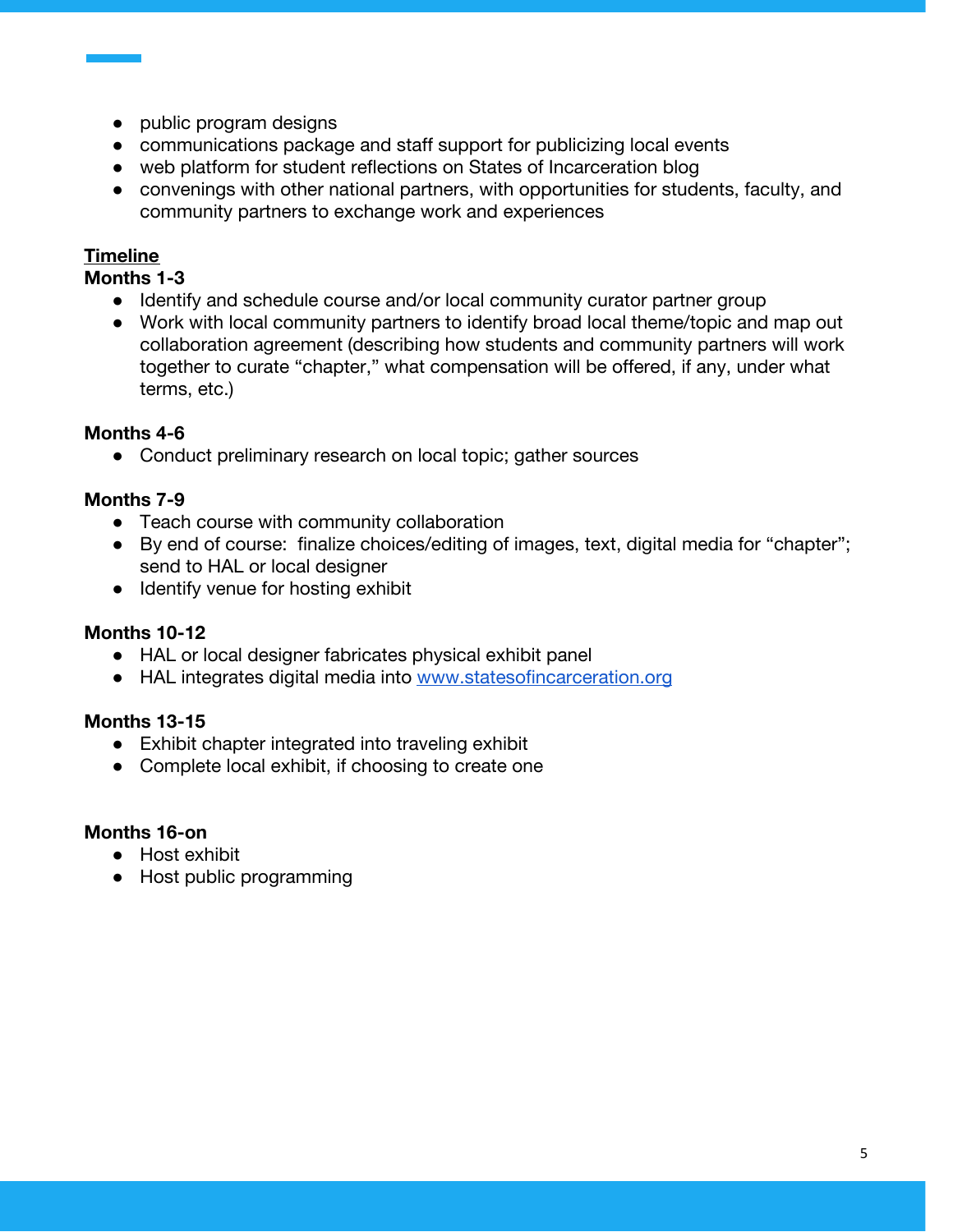#### **Current Humanities Action Lab University Partners (as of November 2017)**

- 1. Allegany College of Maryland, Cumberland, MD
- 2. Antioch College, Antioch, OH
- 3. Arizona State University, Tempe, AZ
- 4. Brown University, Providence, RI
- 5. College of the Canyons, Santa Clarita, CA
- 6. DePaul University, Chicago, IL
- 7. Duke University, Durham, NC
- 8. Indiana University-Purdue University Indianapolis, IN
- 9. Johnson C. Smith University, Charlotte, NC
- 10.Kirkwood Community College, Cedar Rapids, IA
- 11.Michigan State University, East Lansing, MI
- 12.Northeastern University, Boston, MA
- 13.Parsons Paris, Paris, France
- 14.Perimeter College, Atlanta, GA
- 15.Rutgers University New Brunswick, New Brunswick, NJ
- 16.Rutgers University Newark, Newark, NJ
- 17.Skidmore College, Saratoga Springs, NY
- 18.SUNY Plattsburgh, Plattsburgh, NY
- 19.The New School, New York, NY
- 20.University of California Riverside, Riverside, CA
- 21.University of Connecticut, Storrs, CT
- 22.University of Massachusetts, Amherst, MA
- 23.University of Miami, Coral Gables, FL
- 24.University of Minnesota, Minneapolis, MN
- 25.University of Montana, Missoula, MT
- 26.University of New Orleans, New Orleans, LA
- 27.University of North Carolina, Greensboro
- 28.University of Texas, Austin, TX
- 29.Vanderbilt University, Nashville, TN
- 30.Winston-Salem State University, Winston-Salem, NC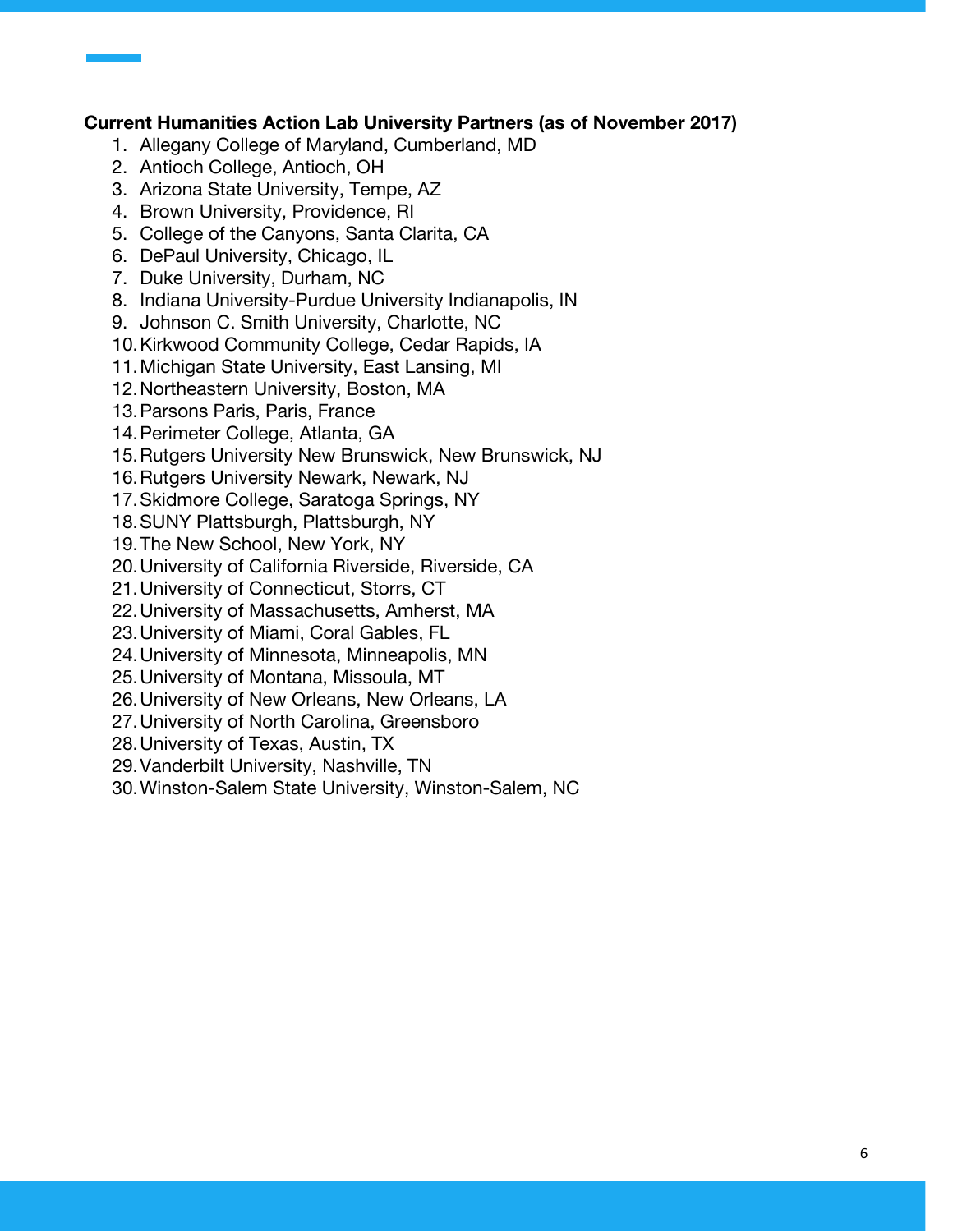## Researching Incarceration

HAL creates participatory public projects and research should be conducted to enrich that process and outcome, thinking in particular about visual and media-rich sources. The task for each university is to investigate a local site, develop a focus, and build a component of the exhibition. The first step is to look closely at the States of Incarceration website to see what has been done by other partners, as inspiration and also to avoid duplication. (The best way to navigate may be to look by state.) The HAL Hub has also pulled together key secondary readings on incarceration, by topic, which can be found on the website [here](http://statesofincarceration.org/teaching-resources).

The goal of the exhibition is to find new perspectives on incarceration, drawing from the past to understand current debates about incarceration. Thus, this is not solely a historical project but one deeply connected to present concerns. The advantage of a historical perspective, though, is that we can move beyond common conceptions, including iconic images and stereotypes. We recommend constant consideration of this issue--challenging received notions--throughout your selection of site, focus, and materials.

People who are incarcerated are considered a vulnerable population targeted for protection under university Institutional Review Board (IRB) guidelines. You should check with your local institution's IRB to make sure that whatever research you conduct follows the guidelines recommended by them. HAL Hub carries no responsibility for each institution's research guidelines, whether those are determined by IRB or not.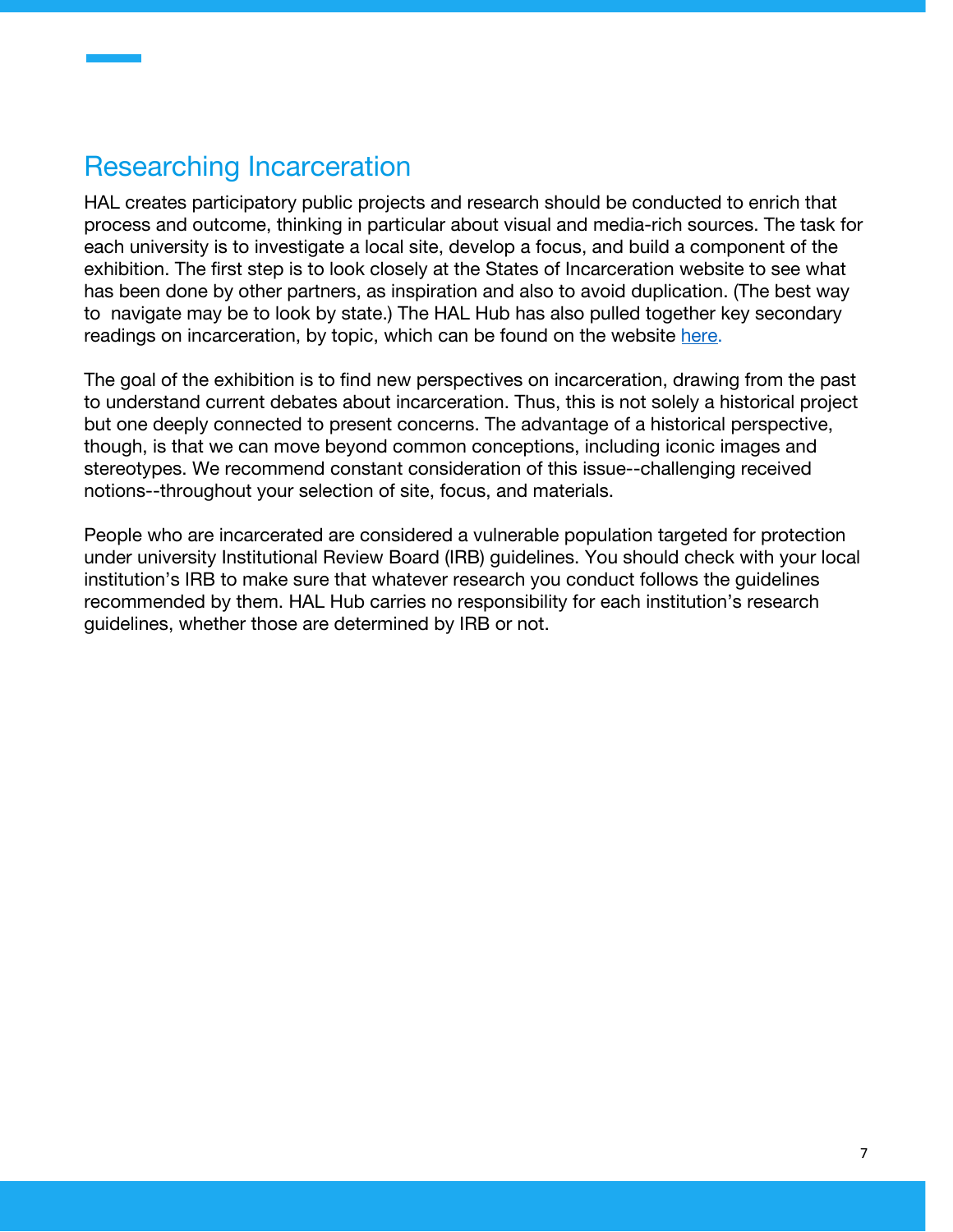#### Picking Your Local Site and Focus

Figuring out the site and focus of your local component is the most important decision. You must weigh a number of factors, including originality of topic/question, specificity to place (whether local or state), and availability of materials. The impact of the national project depends upon distinct and specific local stories, avoiding duplication. Some possibilities to consider:

- 1) Choose a site with a long history, such as a particular correctional facility, so that there are a number of issues and materials that could be featured (e.g., Indiana's first mental hospital or Angola Prison in Louisiana);
- 2) Choose a site that is particularly contentious currently, such as a correctional facility (e.g., Rikers Island in NYC) or headquarters of a private prison company (e.g., Corrections Corporation of America in Nashville);
- 3) Pick a key moment, such as a protest, a legal change, a notable crime--one that signals a change (e.g., the Dakota Wars in Minnesota that resulted in the incarceration of Native Americans; the internment of Japanese-Americans whose labor was exploited at Seabrook Farms, NJ);
- 4) Focus on a particular issue within the criminal justice system, such as the experience of women or children, although this needs to tie to something unique to your locale (e.g., western Massachusetts hosts one of the newest and oldest of women's prisons).
- 5) Research your university's involvement in incarceration. Possible questions:
	- Does the institution ask about incarceration on its applications for admissions or employment? If so, when did this practice begin?
	- Does the institution procure supplies that have been built with prison labor? Or use service providers that benefit from prison labor?
	- Does the institution's endowment include investment in companies that are part of the prison/industrial complex?

### Possible Sources

- 1) Archival Materials
	- Check your state and local historical society and libraries for information on your local site, including a search of local newspapers.
	- Conduct interviews and/or oral histories (see below for guidelines).
	- Consider doing a site visit and observation, if appropriate and/or possible.
- 2) Statistics
	- State incarceration rates can be found from The Sentencing Project [here](http://www.sentencingproject.org/the-facts/#map).
	- The federal **Bureau of Justice** gathers data on corrections, courts, crime type, victims, etc. Their website has a wealth of data and is worth looking at extensively.
	- Check your city, town, or state websites as they should compile data on crime and incarceration (often called the Department of Corrections).
	- US Immigration and Customs Enforcement (ICE) compiles annual reports on "removals" [here.](https://www.ice.gov/statistics) (Since immigration is governed by federal law, there will not likely be statistics about current immigration detention at the local level.)
	- Some census records have been digitized that include criminal case files,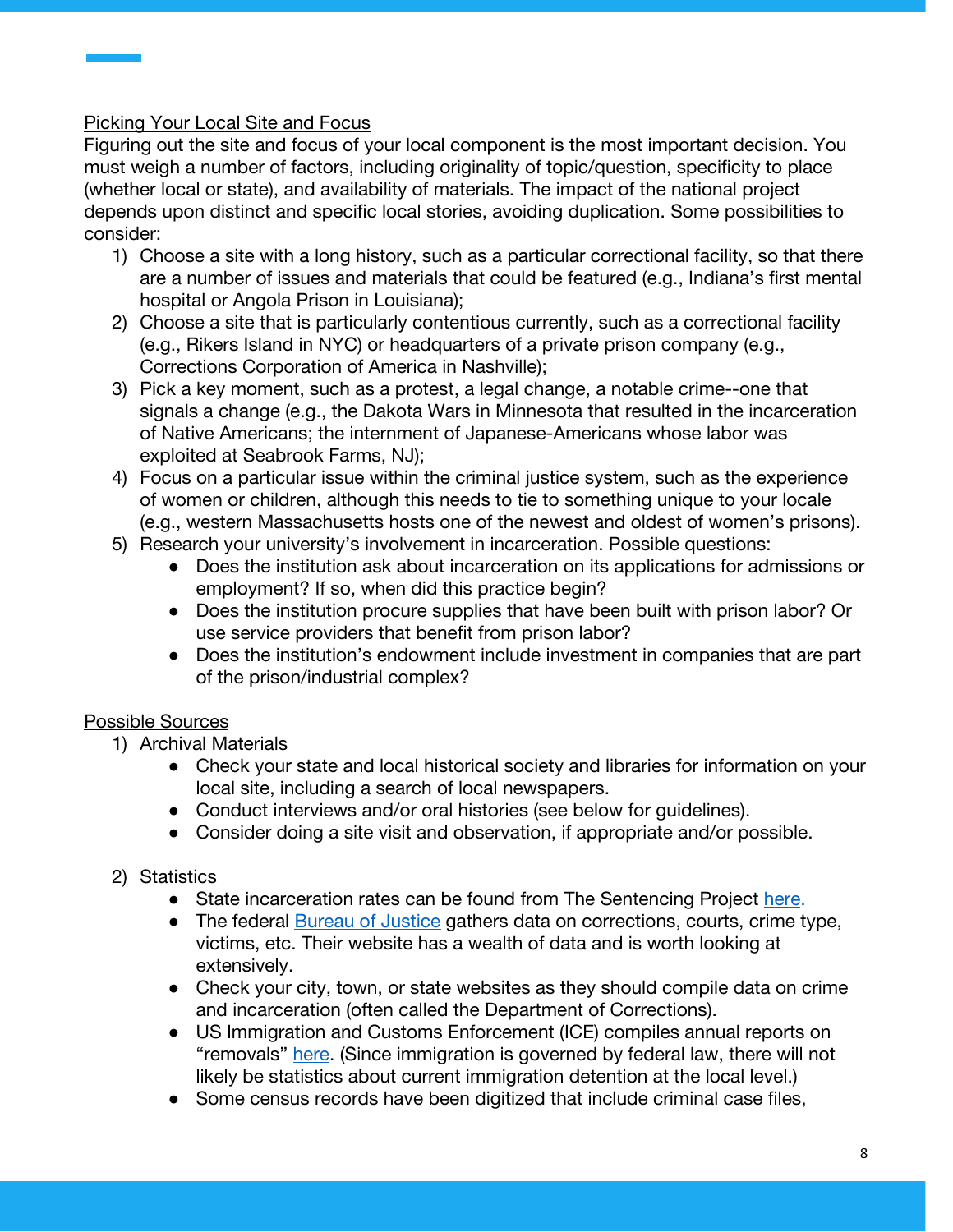passenger lists of arriving vessels, etc. (list [here\)](https://www.archives.gov/digitization/digitized-by-partners.html). Local and state archives and libraries often have census records on microfilm or in book form.

- The Geo Group, one of the largest private prison companies, posts its annual report to shareholders online [here.](http://investors.geogroup.com/FinancialDocs)
- For an international perspective, search the data pulled together by the World Prison Brief [here](http://prisonstudies.org/).
- 3) Visual Materials (see examples of visual media in the exhibition below)
	- Check your local historical society and library for photographs, objects, local newspapers and/or clippings files that relate to your local site.
	- Check online sources for photographs (keeping in mind the cost, process, and deadline in obtaining images; HAL provides a maximum of \$500 for image permissions), such as newspapers or archival databases. Some large collections include:

[Chicago Public Library Digital Collections](http://digital.chipublib.org/) [Getty Images](http://www.gettyimages.com/) (which now includes the Corbis collection, with a great deal of historical photographs) [Harry Ransom Center, University of Texas](http://www.hrc.utexas.edu/) [Library of Congress Prints and Photographs](http://www.loc.gov/pictures/) [Life Magazine](http://images.google.com/hosted/life) [National Archives Digital Photography Collections](https://www.archives.gov/research/alic/reference/photography.html) [New York Public Library Digital Collections](https://digitalcollections.nypl.org/) [New York Times](https://www.nytimes.com/) **[Shutterstock](https://www.shutterstock.com/)** [Time](http://time.com/vault/) [United Press International](http://www.upi.com/Archives/) [University of Chicago Digital Collections](https://www.lib.uchicago.edu/collex/?digital=on&view=collections) [University of Southern California Libraries Digital Library](http://digitallibrary.usc.edu/) [Wisconsin Historical Society](http://www.wisconsinhistory.org/Content.aspx?dsNav=N:4294963828-4294963805&dsRecordDetails=R:CS3523)

#### **Storytelling**

Another key challenge will be to figure out inventive ways to tell the story, particularly in featuring the voices of the people most impacted by incarceration. The common method for doing this is the interview, usually a student interviewing the person with expertise about incarceration. We encourage you to think of alternatives to this, such as:

- let the person interview the student/s;
- conduct a mutual interview, in which each asks questions;
- record a conversation between people with expertise about incarceration (whether two people or a group);
- record a conversation between a parent and child about incarceration;
- give a recorder to people and have them record moments, conversations, and commentary throughout their day or week;
- begin a conversation between students and people incarcerated through letters or audio, which can be in the form of an interview (i.e., asking questions and receiving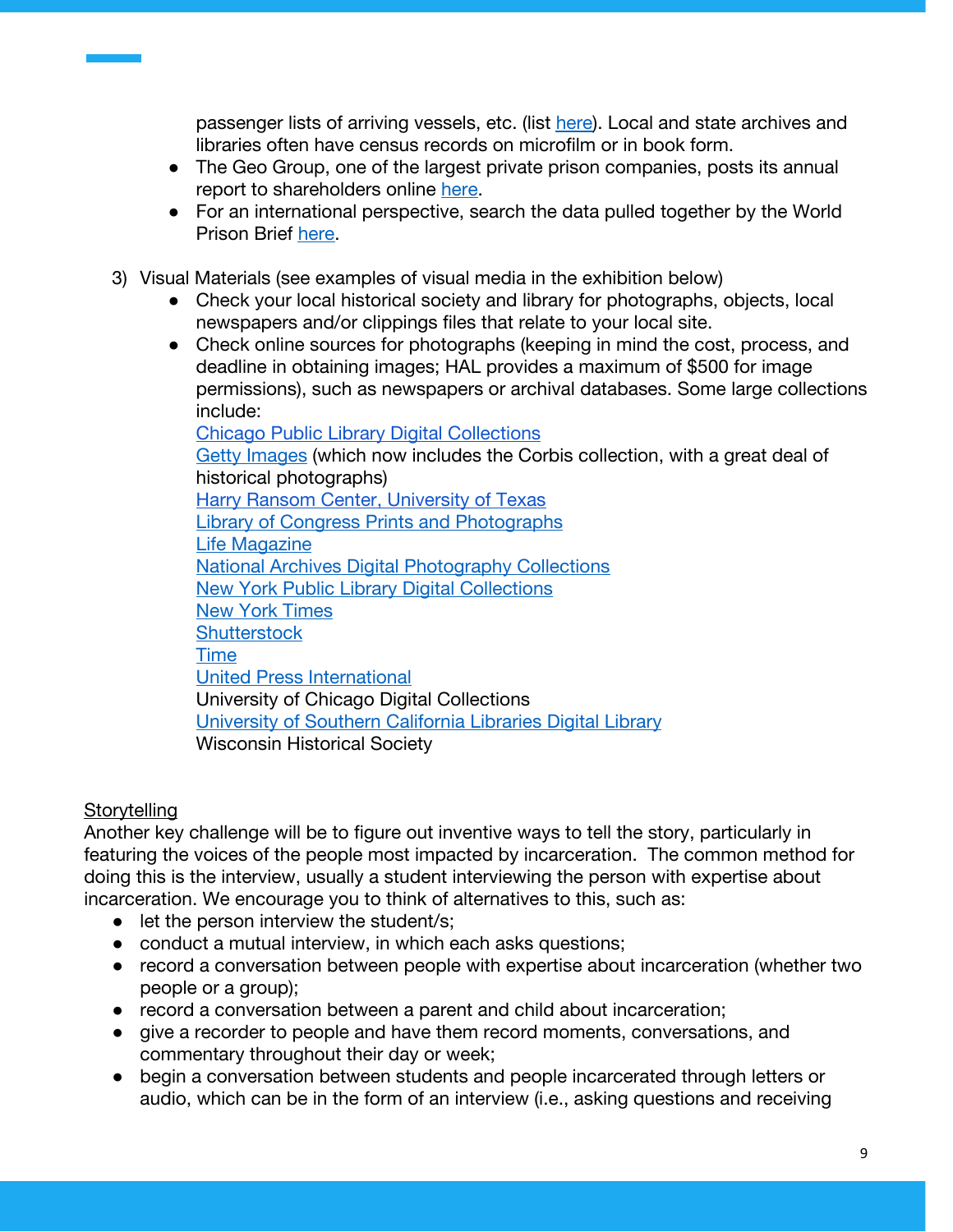responses), but may likely extend beyond that to more informal dialogue.

All such interviews can be an excellent way to obtain personal stories and details missing in more conventional historical material or quantitative data. There are important ethical issues to consider, however, particularly when interviewing people involved in the criminal justice system. First and foremost, you must obtain informed consent—an agreement between you and the interviewee about the purpose of the interview and the possible uses of what the interviewee says. (A sample consent form is included in the appendix.) It is crucially important that the interviewee not disclose any incriminating information. In the sample consent form, for instance, there is a clause that states: "If information arises during the course of the interview that you or the interviewer believe could put you at risk, the interviewer will stop the interview, and erase that section from the recording device."

More information on oral histories and interviewing techniques can be found at theses links. (It is important to consider the technical aspects of recording as well that are a part of these resources and those in the Curatorial Guidelines):

[Indiana University, Center for the Study of History and Memory, Oral History](http://www.indiana.edu/~cshm/oral_history_techniques.pdf) **[Techniques](http://www.indiana.edu/~cshm/oral_history_techniques.pdf)** [Oral History Association, Principles and Best Practices](http://www.oralhistory.org/about/principles-and-practices/) [University of CA, Berkeley, Oral History Center, Oral History Tips](http://www.lib.berkeley.edu/libraries/bancroft-library/oral-history-center/oral-history-tips) [Story Corps Justice Project](https://storycorps.org/discover/storycorps-justice-project/)

#### Examples of Creative Media in the States of Incarceration Exhibition

*[A Day in the Life of the Rikers Island Bridge](https://statesofincarceration.org/story/day-life-rikers-island-bridge) (The New School, NY)*

Students at The New School collected research about people and goods that traffic to and from Rikers Island over the lone bridge that connects the island to Queens. They created a graphic of the island and bridge and then color-coded dots that reflected the travel over a 24-hour period of civilian employees; correctional officers; those going to and from court; new inmates; released inmates; and the only public bus that goes to the facility. Overlaid on top of the visualization are audio excerpts from interviews of men held at Rikers.

#### *[Stories from Prison/Honoring Ancestors](https://statesofincarceration.org/story/stories-prison-honoring-ancestors) (University of New Orleans, LA)*

People held at the Louisiana State Penitentiary wrote stories about loved ones who passed away while they were locked up, and described how they would like them to be commemorated. Students went out and performed these commemorations and mailed pictures back to them. The online exhibition includes the letters, a map of where commemorations took place, and the pictures of the commemorations.

*[Boarding Schools and the School to Prison Pipeline](https://statesofincarceration.org/story/boarding-schools-and-school-prison-pipeline) (University of Minnesota, MN)* Students created a digital timeline anchored by archival images to detail the history of boarding schools for Native Americans that were not only a tactic of settler colonialism but set up a channel to later incarceration.

*[Can Immigration Be a Game?](https://statesofincarceration.org/story/can-immigration-be-game) (Rutgers/Newark, NJ)*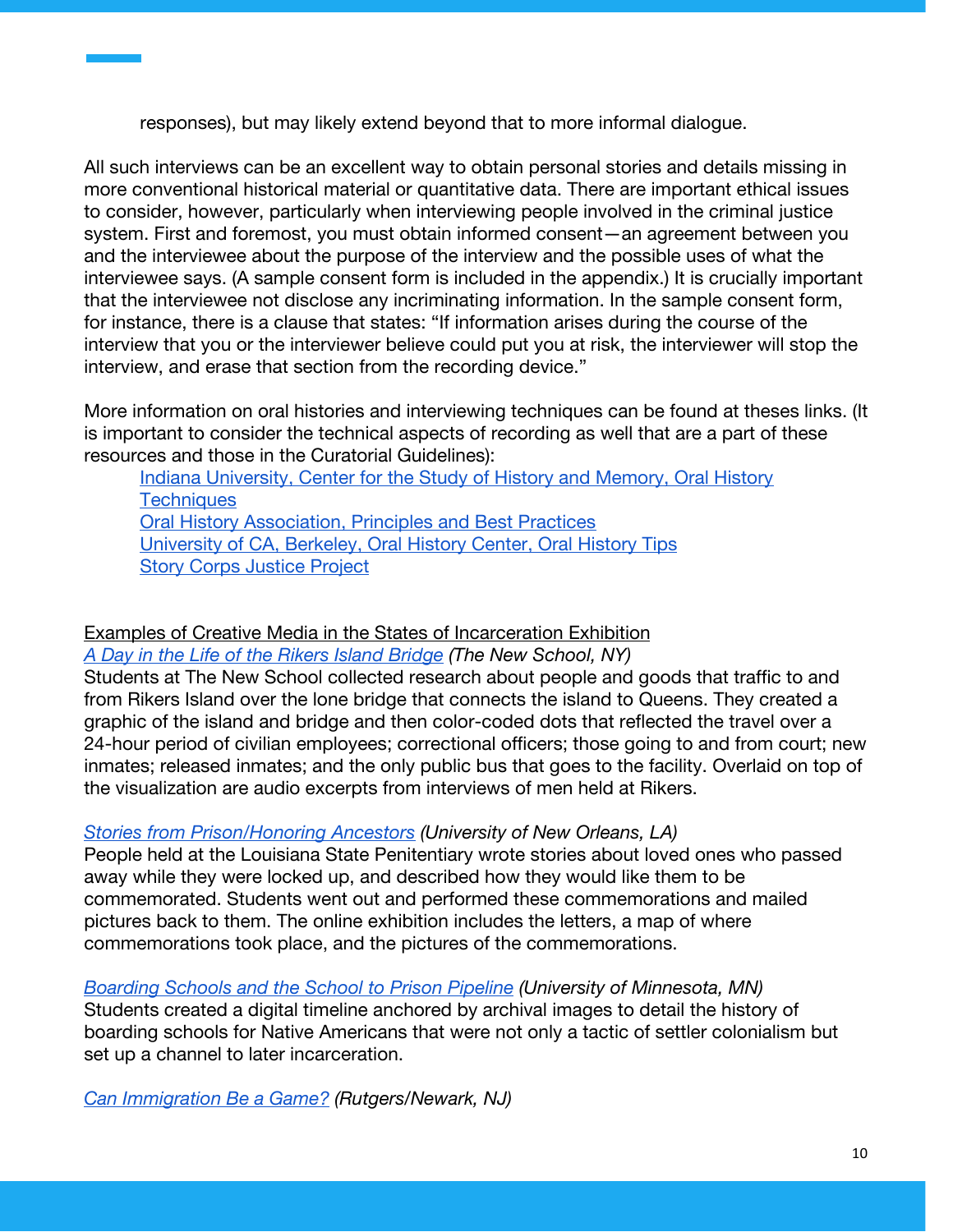A student investigation into the game "Grand Theft Auto V" features video clips and written analysis to understand the game as a critique of immigration policy. It also reconfigures the idea of responsibility for these issues on to the player—you.

#### *[To Classify, Control, and Correct](https://statesofincarceration.org/story/classify-control-and-correct) (University of California, Riverside)*

A slideshow that documents the history of juvenile offenders at Riverside's Sherman Institute, which features historical photographs and eugenic records.

#### *[Photo Essay of Mr. Otis Johnson](https://statesofincarceration.org/story/mr-otis-johnson-kari-bjorn) (The New School, NY)*

Photography student Kari Bjorn created a photo essay of Otis Johnson, who served nearly 40 years in 13 New York state prisons for a crime he has never admitted to. Photographs document the struggle in building a life after prison.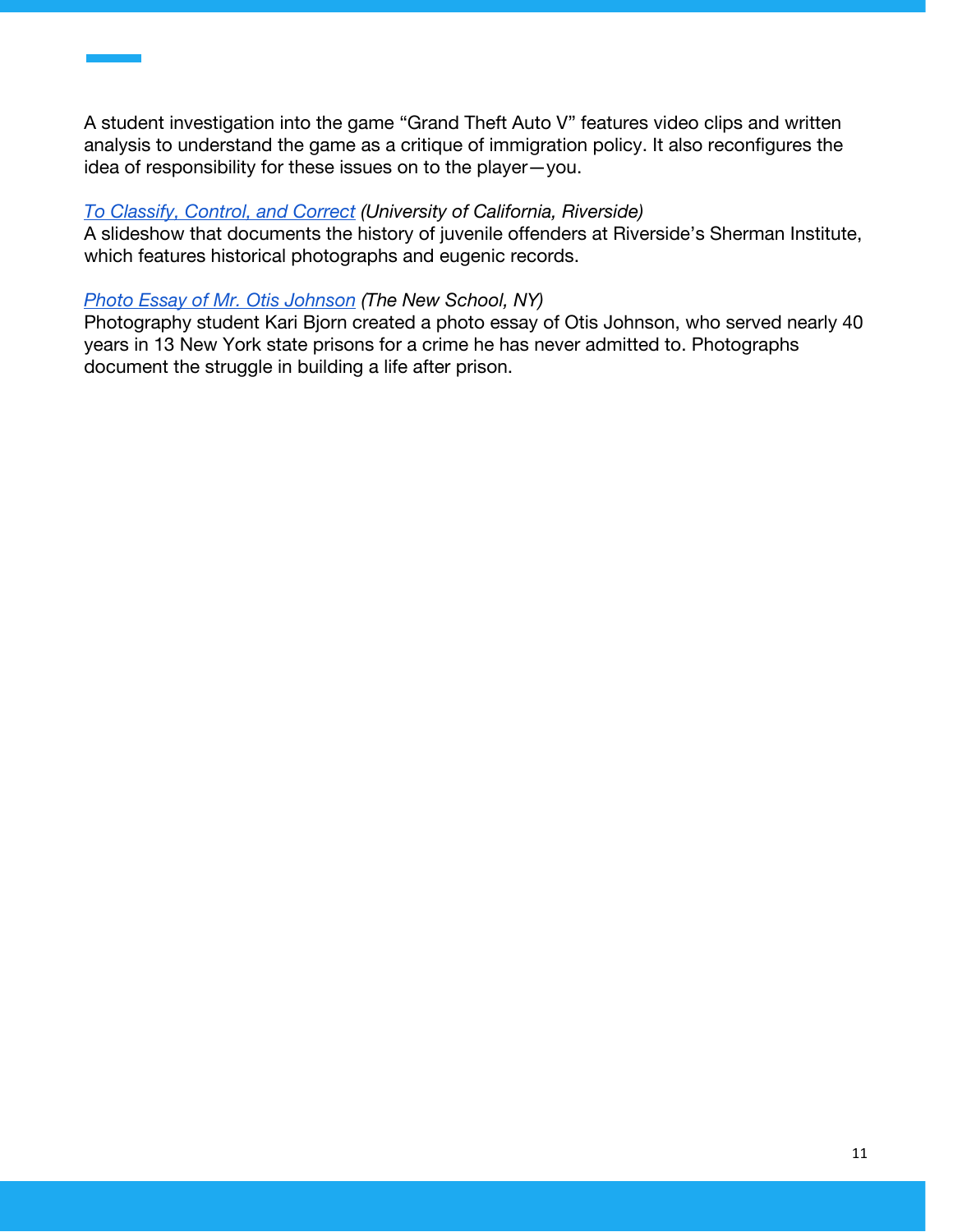# <span id="page-12-0"></span>Creating Community Partnerships

Partnerships and collaborative curation are a key element in creating a HAL exhibition. All content, whether in the traveling exhibition or on the web, is the result of university-community partnerships. These partnerships require a great deal of time and commitment to ensure that they are equitable and mutually beneficial.

Partnerships can take many forms and must be intentionally designed. The central question to consider is: **how will the decision-making be shared?** This can range widely, from partners serving as consultants to co-creators of the content itself.

You will want to decide early on whether you want students to work directly with people currently held at a correctional facility. Each facility has its own rules and challenges, and we recommend finding someone at the university or within your partner organization who already has established connections and relationships. You could also check to see if there is a chapter of [Inside/Out Prison Exchange Program](http://www.insideoutcenter.org/) in your area. If so, it is important to incorporate this into your course planning. If you do not already have established relationships with an issue organization or a local community group, we recommend finding someone at your university who might have these connections. You could also check to see if there are local chapters of leading national organizations working on the issue in your area.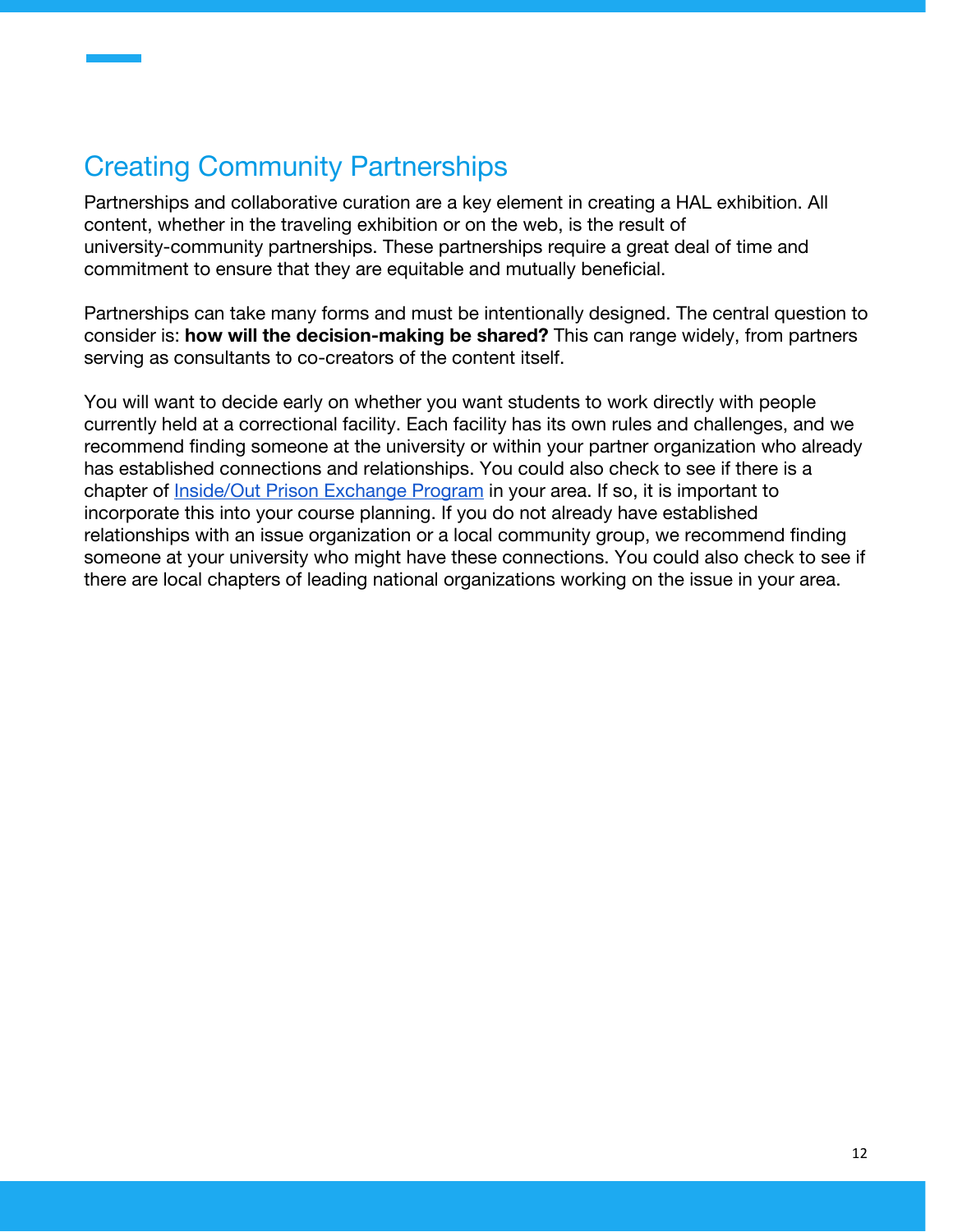#### **The HAL Philosophy**

HAL's philosophy of co-curation is predicated on the idea that what ends up in the exhibit represents the voices of both students and those who are directly impacted. Navigating power dynamics in this context can be difficult, especially when working with people who are currently incarcerated.

**The Ideal**: In the fall of 2018, students at **Antioch College** collaborated with women serving life at Dayton Correctional Facility in Ohio. They, with the guidance of their professor, ensured that the exchange of knowledge, information, and material was a two-way street. For example, portraits of the women, taken by a student, were included in the exhibit. This interactive installation was then photographed. The photos allowed the women to witness how the public engaged with their stories. Similarly, the students in the course attended a day of advocacy at the state capitol and presented a platform to elected officials regarding life sentences and parole created by their collaborators.

#### Principles for an Effective Partnership

- Faculty play a central role: partners are usually found through personal and professional networks and faculty are the key link to successful and sustainable partnerships. The work of incubating partnerships, designing project-based syllabi, and teaching collaborative courses often goes unrecognized as faculty workload.
- Partners have a central role: it is critical that the partner be given authority throughout the collaboration, particularly in defining goals and outcomes.
- Seek appropriate compensation for the partner organization, whether payment for consulting or provision of supplies.
- Start early: time is absolutely essential to building trust and collaboration. At least six months prior to interactions with students, conversations should begin to explore and agree upon goals, define how the partnership will operate, and plan how the project will proceed.
- Establish specific roles for faculty, students, and partners: structure engagement between classes and communities so that needs and capacities of each are recognized and utilized.
- Integrate reflection opportunities: schedule moments of reflection throughout the partnership to identify ways you might need to reconfigure work plan. Sometimes there can be tension and a shift in focus during the semester, as faculty may move from concern with the partners to learning outcomes for students. These things are better resolved early.
- Prepare students for engagement: lay conceptual groundwork for a critical understanding of social justice issues and language at the start of the course; establish expectations, clearly stating that project-based courses require more flexibility and this is important to getting our desired outcomes.
- Extend student and partner experience beyond the course: build in recognition to both students and partners into the exhibit, and supporting programs and events.

Additional resources for creating effective partnerships can be found at [Community Tool Box](http://ctb.ku.edu/en/toolkits).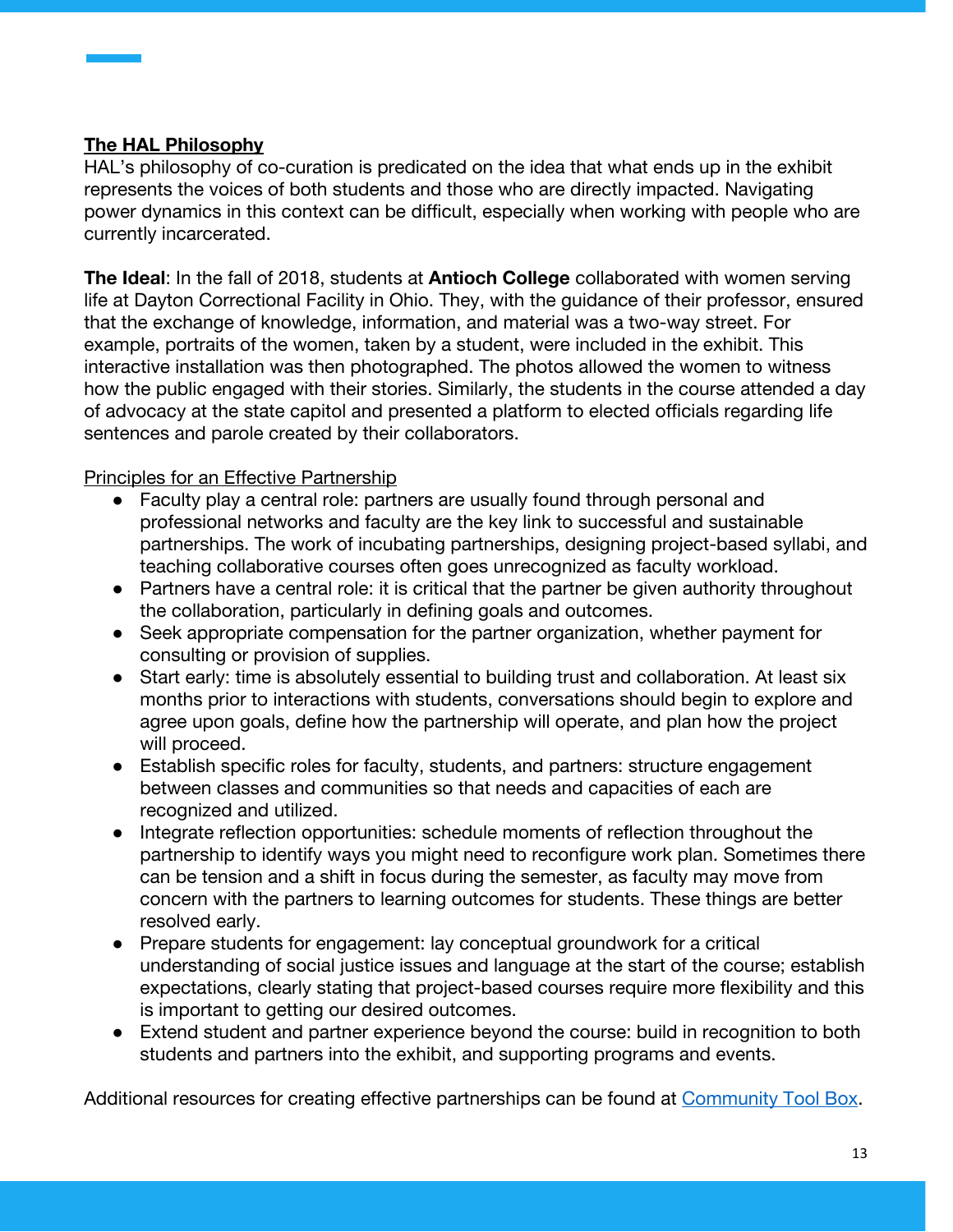#### Partnership Interactions

There are a variety of ways to structure the interaction between the partner organization and students and each situation should be defined by the interests of the university and the partner. The process should follow these general steps and timeline:

- By week 2, the group of stakeholders (students, partners, administrators, etc.) come together around a shared vision and objective;
- During weeks 3-9, research conducted, which can include interviews, investigation of archival and visual material, etc.;
- By week 10, an initial proposal is developed and then shared with all stakeholders for feedback and concerns;
- During weeks 11-15, revision and improvement of the proposal;
- By week 15, final approval from each stakeholder;
- At the opening of the exhibition in your locale, a celebration of final product with all stakeholders!

#### Possible interactions include:

1) **Visit a Correctional Facility:** Project-based learning and public humanities courses are strengthened when students are given the opportunity to travel off campus. These visits should be scheduled weeks in advance and planned in collaboration with community partners. Visits can occur once or at regular intervals throughout the semester. They should be incorporated into the syllabus. When taking students off campus it is important to be aware of any risk (to students or to those who live or work in the facility). Consult with your partner in order to establish rules of engagement and make sure that students are made aware of these rules in advance.

Example: The University of Miami, for example, partnered with Friends of Miami-Dade Detainees, which aims to combat the isolation detainees feel and organized regular visits from students to people held in the Krome Detention Center. Conversations during these visits resulted in student reflections on the increasing criminalization of immigrants and the consequences of the privatization of federal detention centers.

2) **Collaborative teaching**: Partners can also work alongside university faculty. This should also be worked out in advance and incorporated into the course schedule. Partners can help to focus the local aspect of the course by providing history and context for their work in the community or instruct students about the theory and practice of the field, while faculty guide students through the methodology of public history/humanities. If you choose this kind of partnership it is important that the community partner also collaborate on the design of the syllabus, which benefits the students and the partnership. Community partners should also be compensated for their instructional labor, which may require additional budget lines/fundraising.

Example: The University of New Orleans collaborated with the Travis Hill School, a pre-secondary school located inside a juvenile detention facility. This partnership connected the university and local artists to incarcerated youth awaiting trial and provided a transformative experience for all involved.

3) **Work with an already existing exchange program:** Co-learning is a great way to ensure that partnerships are mutually beneficial. Seek out organizations and locations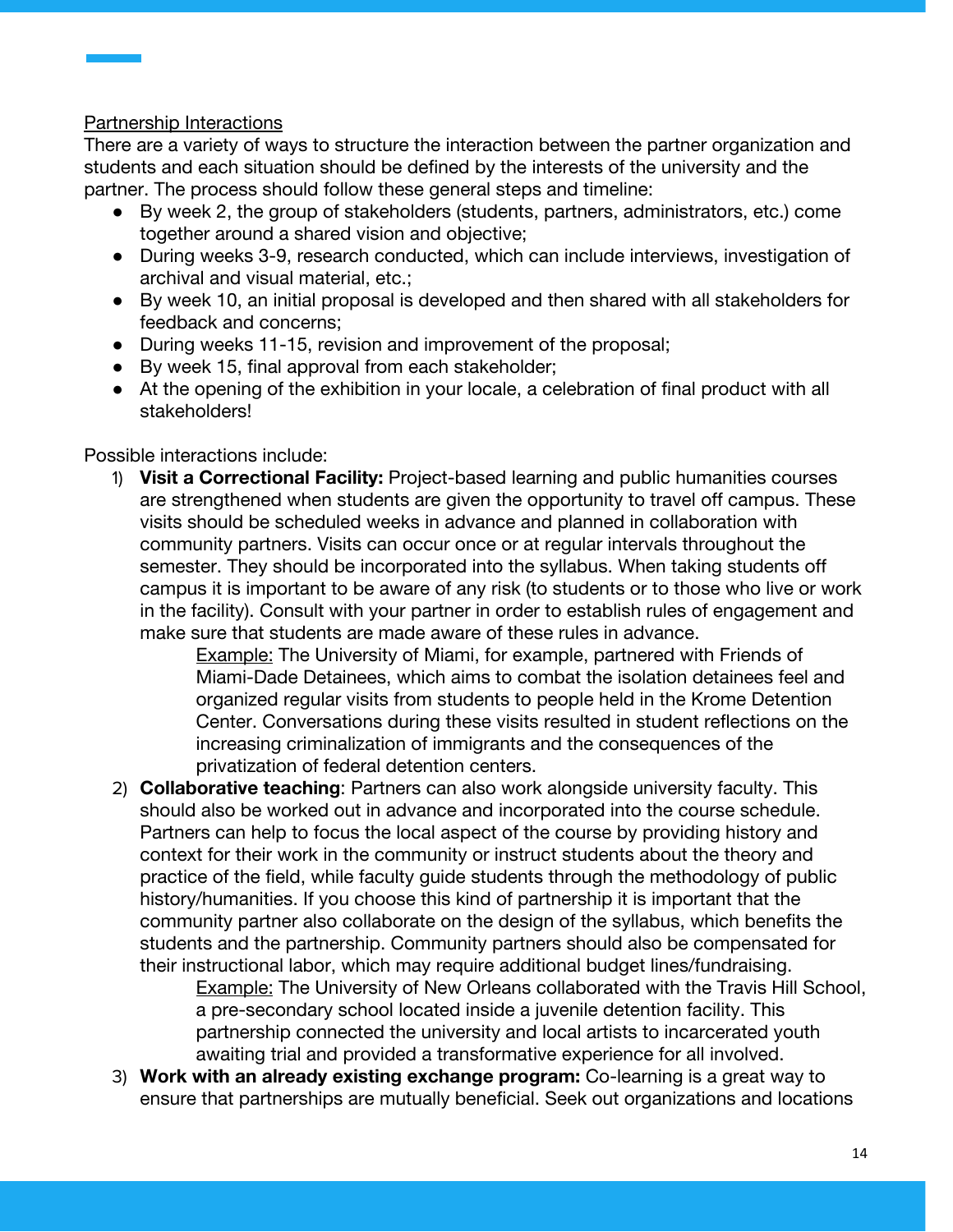in your area where community members are engaged in teaching and learning on the exhibition subject matter. For these kinds of interactions it is important to ensure that resources (course materials, information, technology, etc.) are accessible to everyone and equitably distributed. For an exchange program, archival research and oral history can be done by both traditional and nontraditional students.

Example: DePaul University's local contributions to States of Incarceration were the result of an inside/out course offered both at the university and inside a correctional facility. Students inside and outside worked simultaneously and in tandem in order to create their exhibition content.

- 4) **Consultation on/co-curation of content for the exhibition**. Several HAL partners invite community members/organizations to collaborate on decisions about the framing and content of exhibit panels, or give feedback on student content. This might require 3-4 scheduled visits to the classroom so that partners can engage with exhibition content at different stages in the creation process. In order for this to be most effective, create an evaluation module or a common set of questions so that partners know exactly what kind of ideas or feedback you are looking for. This kind of partnership is one way to be accountable to those whose story you might be telling.
	- a) Examples: the Faculty members at The New School invited 6 men formerly incarcerated at Rikers Island who were members of the Fortune Society to come to the classroom at 4 points during the semester to discuss with students what historical material should be included; what issues should be explored; what language should be used; and to review and revise drafts of the exhibit module along the way. The University of New Orleans hosted a public program that invited community members to give feedback on their created content.
- 5) **Creation of content for the exhibition**. Remember that your exhibition content includes audiovisual materials such as photographs, audio interviews, artwork, etc. These can be created in collaboration with partners. Students can interview or photograph members of a community organization. Partners can contribute artwork or music to your digital content. Community participants should give informed consent for their image or work to be included in the exhibit. You may also need release forms and other kinds of permissions. These details should be worked out well in advance of the interview/photograph date.

Example: The New School worked with six men identified by the Fortune Society. Three class sessions were dedicated to conversations between students and these men and included discussion of primary themes, possible photographs, and stories to feature. Ultimately, students decided to feature audio interviews with the men and conducted those during the last session. Content from the interviews were used as captions to photographs and as audio to a data visualization.

6) **Community Dialogues/Public Programming**. You and your partner are leading a conversation on mass incarceration that may be the first of its kind in your community. The arrival of the exhibition in your city is an opportunity to create new and different kinds of partnerships. For examples of innovative and collaborative public programs, see the "Classroom and Community Dialogue" section of this toolkit.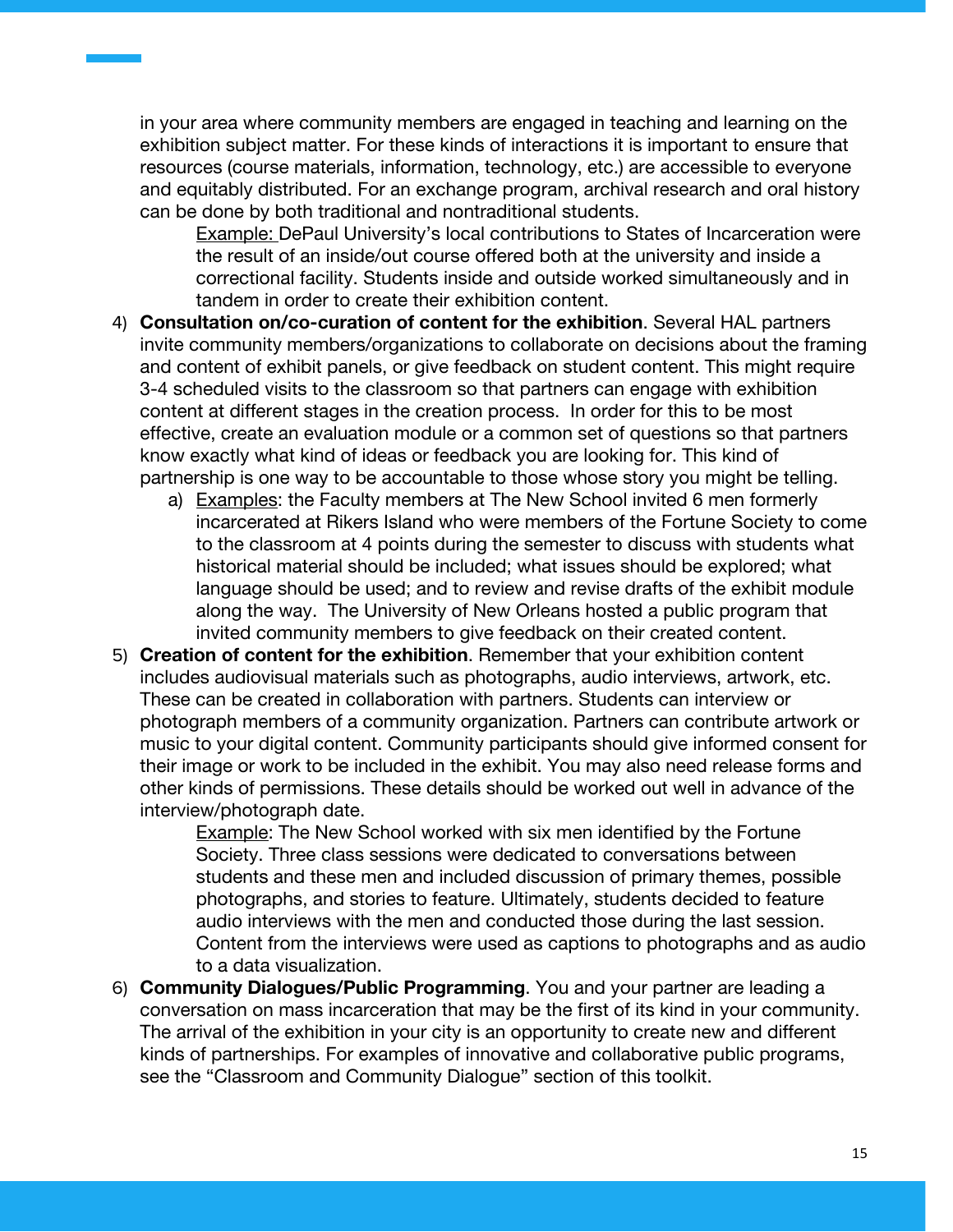# Course Outline

This course outline is meant to provide one possible path through the semester. Faculty can design syllabi however they see fit. Please also note that you should assign deadlines for each of the curatorial and partnership steps based on the time frame you are working with.

Required items are indicated in red.

Week:

- 1. Intro to project
	- Student reflection: Locating ourselves in relation to mass incarceration
	- Share with students the [States of Incarceration website](https://statesofincarceration.org/)
	- **● Student pre-course evaluation**
- 2. Intro to national discourse on mass incarceration
	- Discuss with students the importance of people first language (See Style Guide on p. 19)
	- Begin work between partner organization and students
	- Suggested reading: Historical article/book on mass incarceration, short article on mass incarceration and public history
- 3. National discourse continued…
	- Continue exploring broad issues related to mass incarceration, prisons, policing, etc.
	- DEADLINE CURATORIAL STEP 1: Determine scope of story and media formats
- 4. Introduction to local focus
	- Collaborative engagement with community partner, who may have expertise on the topic
	- Suggested reading: Article/book that historicizes local focus (i.e. immigrant detention, juvenile justice, mental health, etc.)
	- **● NATIONAL EXCHANGE DEADLINE:** Drafts of each partners title, subtitle, and local question (from curatorial step 1) will be circulated among all partners who are currently teaching. Together with your students review each partners' draft and based on their title, subtitle, and local question outline what you think the project is about. This should be no longer than a few sentences and submitted to the HAL Hub via email.
- 5. Local focus continued...
	- *●* Continue to engage students in discussions on the broader issues related to your local story or the longer history of your local focus in your state/community.
	- *●* Review feedback from the HAL Hub and other partners on CURATORIAL STEP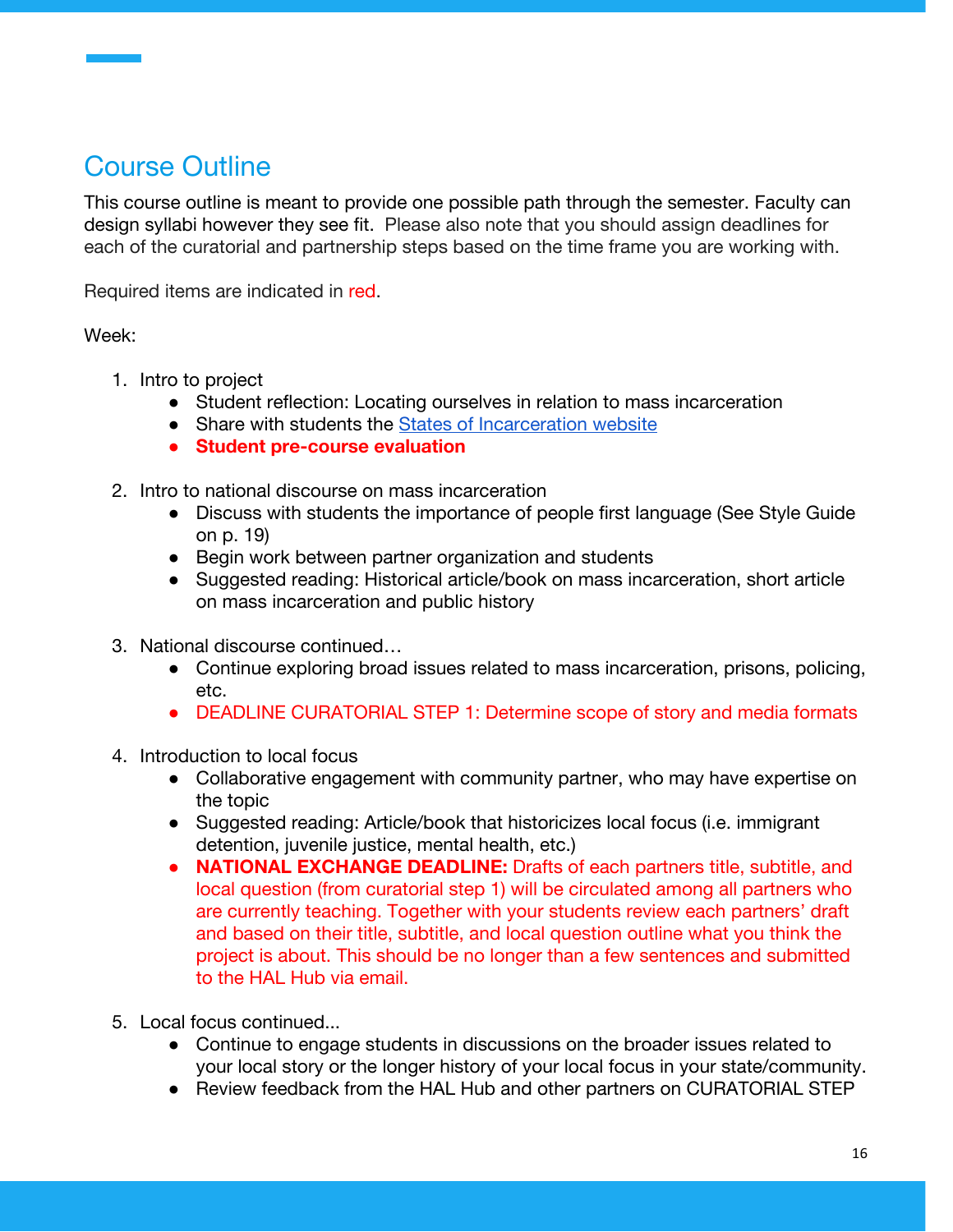- 1
- 6. In-depth research on your local story  $+$  national exchange activity
	- Introduction to local story archive
	- Introduce students to collaborative curation plan
	- Prepare for submission of draft content
- 7. Local focus reading/research
	- Develop content with partner
	- **DEADLINE CURATORIAL STEP 2: Submit draft content to HAL Hub, to be assessed by both the HAL Hub and by your scholarly reviewer.**
- 8. Local focus reading/research
	- Develop content with partner
	- Begin planning and developing website content and digital media
- 9. **NATIONAL EXCHANGE DEADLINE: The draft text of your panel overview (from curatorial step 2) will be circulated among all partners who are currently teaching. Together with your students, review each partner's overview draft as though you were an exhibit visitor. Submit your feedback to the HAL Hub to be shared with each partner.**
- 10.Finalize all content for the physical exhibit and website
	- Discuss and address feedback from the HAL Hub, scholarly reviewers, and other partners
	- Remember to include your community partner in these conversations

#### **11.DEADLINE CURATORIAL STEP 3: Submit complete draft of all final content to HAL Hub**

12.Continue finalizing content for physical exhibit and website

#### **13.THANKSGIVING**

14.Continue finalizing content for physical exhibit and website

#### 15.**DEADLINE CURATORIAL STEP 4: Submit all final content to HAL Hub**

- Suggested assignment: Reflection on how students' understanding of incarceration has changed
- **● Student post-course evaluation**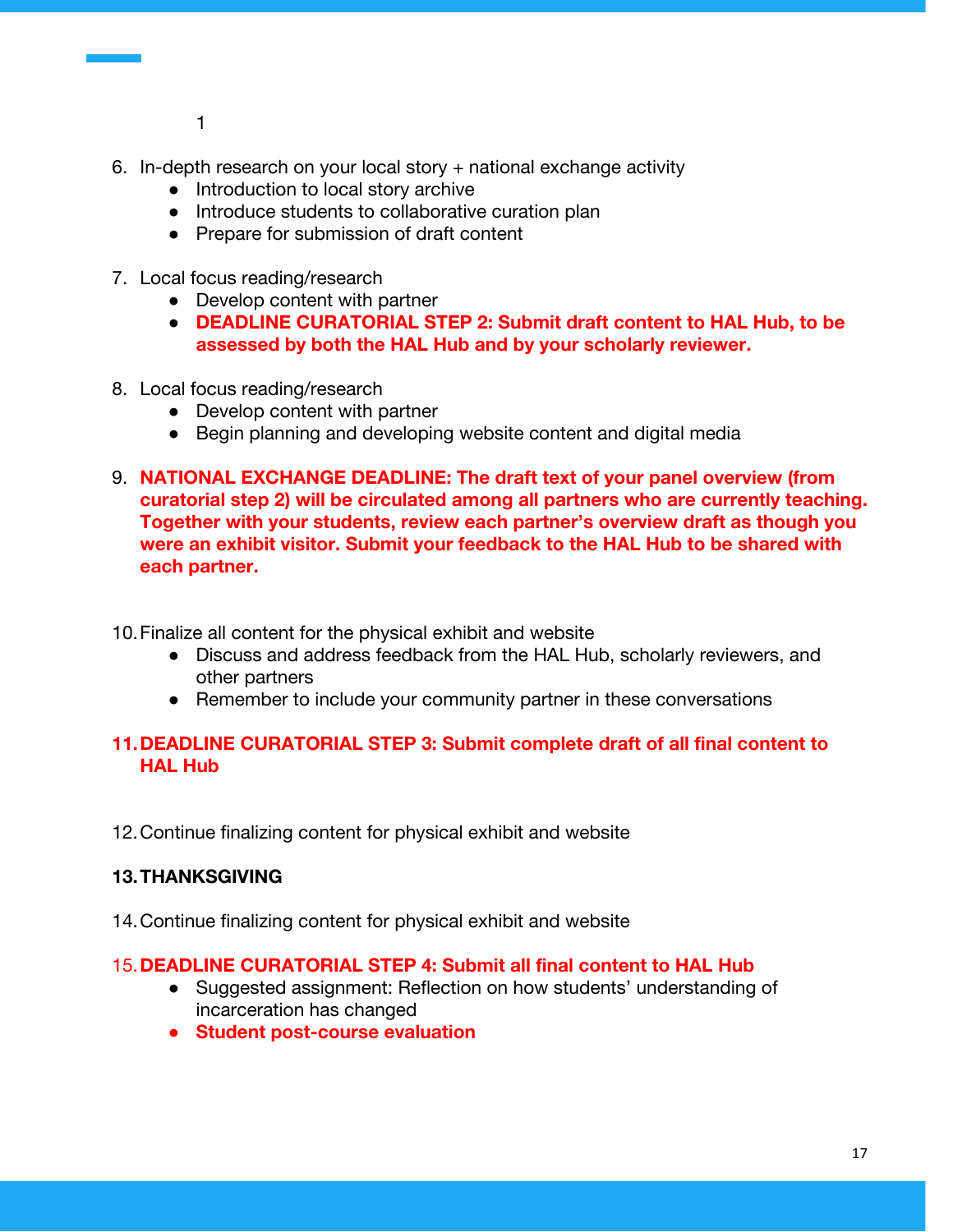# Syllabus Checklist

The following are items that should be integrated into your course syllabus. Items in red are required by the HAL Hub.

- ❏ **Evaluation**: Your students will be required to complete two course surveys, provided by the HAL Hub. The [first](https://drive.google.com/open?id=1lNB3aVOK2u_EmtLiptAuCvKbnTJSf2t_) must be completed during the first week of the course. The [second](https://drive.google.com/file/d/1z5PgGy78Tw2iYNGbxdotBRk6pnIanH75/view?usp=sharing) just before the end of the semester.
- ❏ **Curatorial deadlines/review process**: The course outline above includes several deadlines for materials that must be submitted to the HAL Hub. They are:
	- ❏ **Step 1**: Local story and media formats (audio, video, etc.)
	- ❏ **Step 2**: Content outline and images
	- ❏ **Step 3**: Draft content for traveling exhibition panel
	- ❏ **Step 4**: All finalized materials for the physical exhibition and the website
- ❏ **Student assignments**: Students assignments are most often the source of the digital content that is included on the States of Incarceration website. Examples include:
	- ❏ Digital content for the SOI site
	- ❏ Short reflections/blog posts
	- ❏ Two national exchanges
	- ❏ Audio interviews with community partners
	- ❏ Written assignments on specific aspects of your local story or other topics that are of particular local importance that could not be included in the physical exhibit.
	- ❏ Short videos (2-3 minutes)
- ❏ **HAL Hub Check-in**: At least once throughout the semester, the HAL Hub will have a conversation with you and your students via zoom/skype to tell your class more about HAL, answer any questions they may have, and engage in dialogue about how the process is progressing so far.
- ❏ **Engagement with your community partner**: Depending on your partnership agreement, you may need to schedule classroom visits or collaborative activities.
- ❏ **Guest speakers**
- ❏ **Field trips**: If you are researching a particular location, historic site, or correctional facility, visits will need to be schedules well in advance.
- ❏ **Engagement with your external reviewer**: Depending on their availability, it might also be beneficial to have your external reviewer visit your class (in person or virtually) so that they can meet your students and so your students can get familiar with who will be reviewing their materials.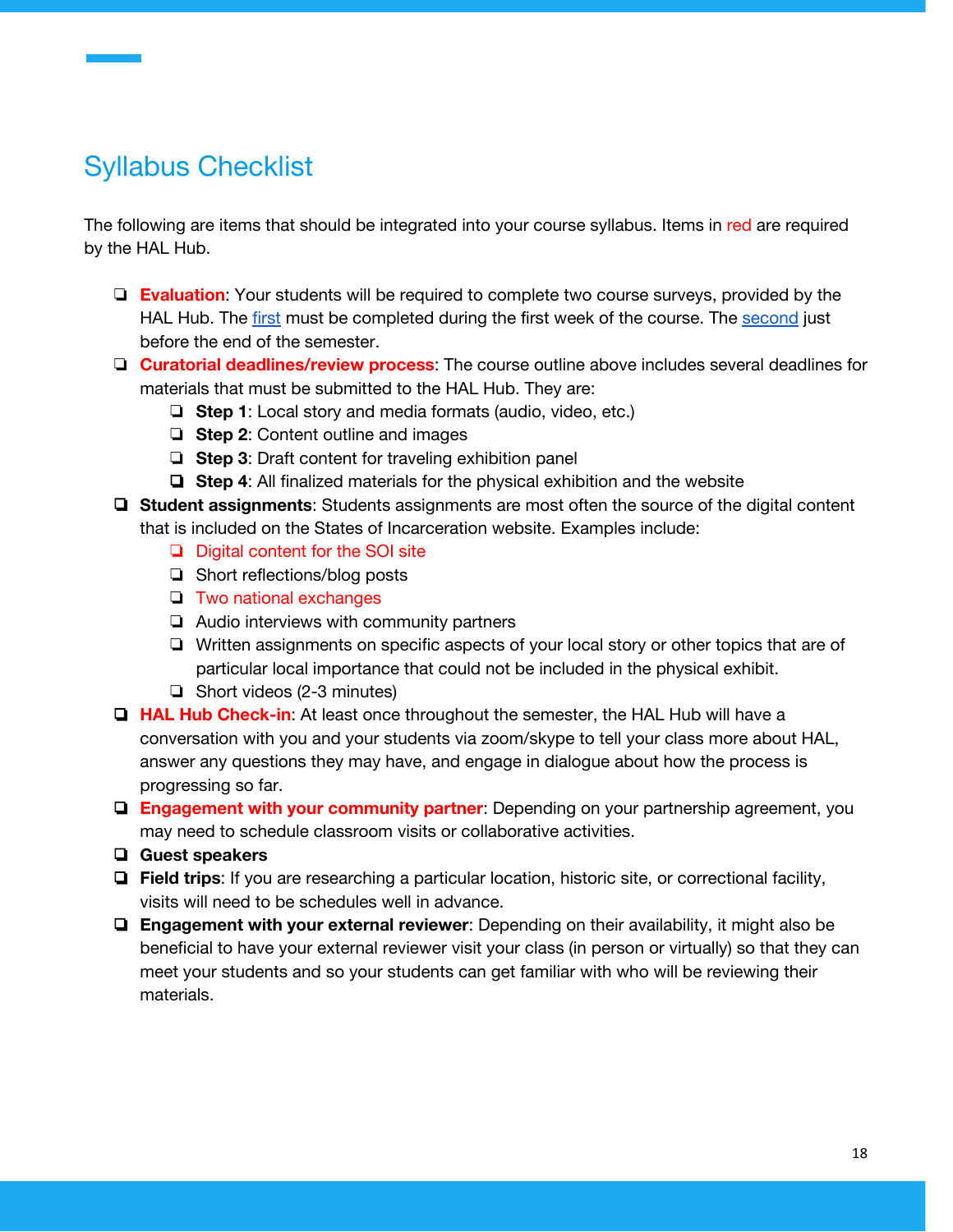# Style Guide

It is important to note that *States of Incarceration* is contributing to an ongoing discourse about mass incarceration that is centered on and led by people who are directly impacted. With this in mind, all contributions to the project must adhere to the following guidelines regarding language.

#### **People First Language**

The language we use to frame issues related to mass incarceration, particularly when we are talking to and about those who are most impacted, often emphasizes incarceration over personhood. For example, when referring to people who are currently incarcerated, words like convict, inmate, offender, criminal, felon, and prisoner are very common.

*States of Incarceration* intentionally uses language that is respectful, neutral, and "person-first." Here are a list of terms that should be incorporated into you and your students' collective lexicon:

- Incarcerated person
- Detained person
- Formerly-incarcerated person
- Returning citizen (referring to people who have been released from prison)
- People with felony convictions
- People on parole/probation
- People who have been sentenced to life
- People without legal permission (instead of "illegal immigrant")

#### **Humanize, don't pathologize**

In addition to people-first language, it is also important to be aware of the connotations of the language we use. The messages we send to exhibition visitors must be clear and not reinforce narratives that support the continued growth of the carceral state. All partners should minimize the use of labels to refer to individuals and communities (i.e. "bad neighborhood" or "poor neighborhood") and avoid oversimplifying complicated issues by creating cause-effect relationships (i.e. addiction and poverty lead to "crime").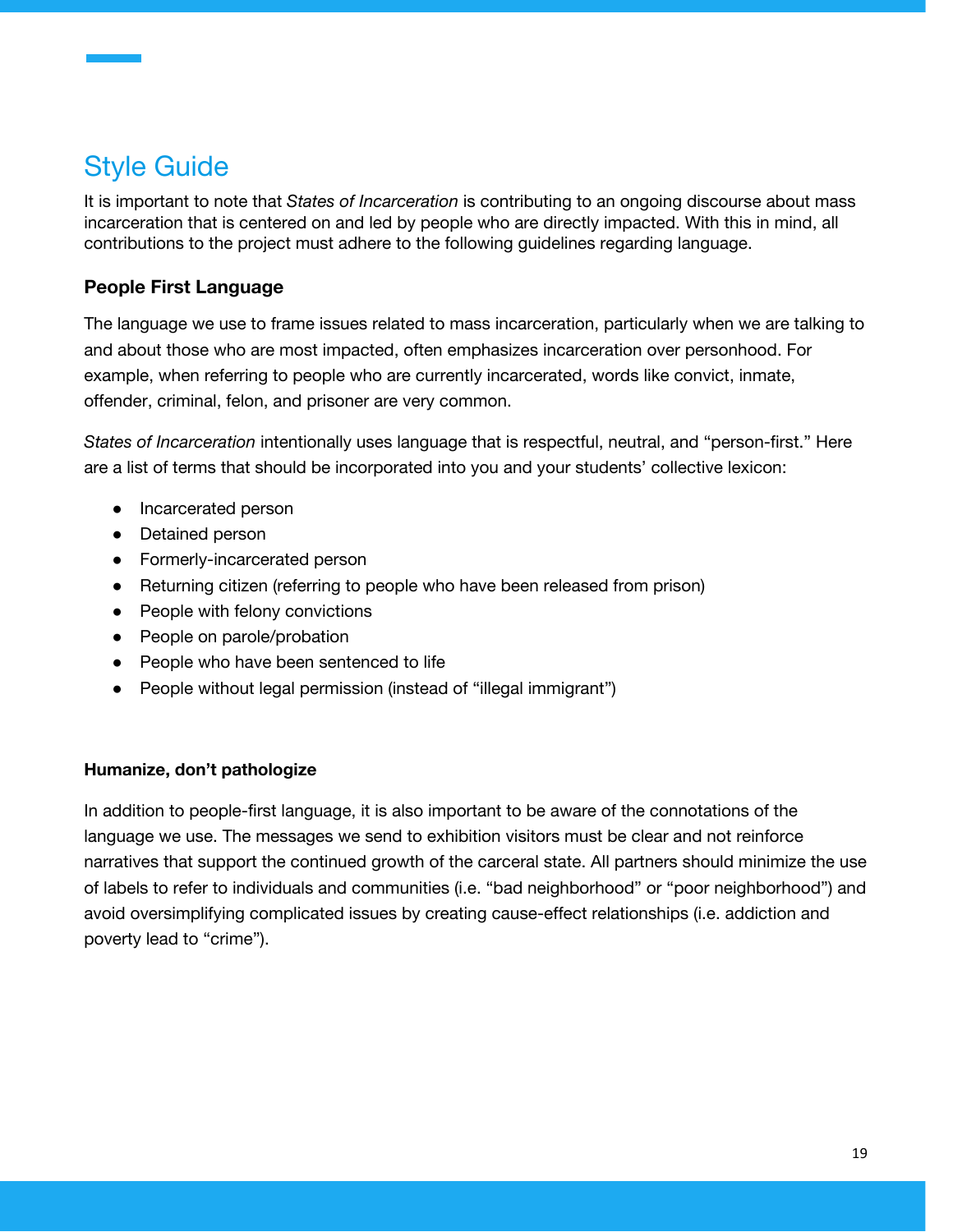# Curatorial Specifications

The following are a set of design requirements for your local contribution to the exhibition. This consists of two distinct components:

- 1. Local elements of the traveling exhibit, including text, images, and multimedia in addition to a title, narrative, and framing question.
- 2. A digital version of this material for the exhibition's companion website

Note: Partners are required to submit all draft and final components by the deadlines indicated on template syllabus/curatorial review timeline. Submissions must adhere to the specifications indicated here. **Content that is not submitted according to deadlines or does not adhere to the curatorial specifications and style guide will no be included in exhibit or on the website.**

## **Specs**

- Visual images (up to 10) should be 300dpi, 2000x2000 aspect ratio. Photos can vary in size to highlight different content/storylines
- The preferred file format for photos is .tiff (preferred) or .jpg
- Visual images should include captions of 30 words or less and a photo credit (if applicable).
- Material components (i.e. flipbooks, albums, puzzles, board games, etc.) should not exceed twenty pages
- Audio clips should be less than three minutes. 90 seconds or less is preferred
- Video (preferably in HD format) should not exceed five minutes
- It is important to remember that video and slideshows will be displayed on small devices such as ipods or ipads, which requires high quality sound and images. These elements should also be user friendly and portray a cohesive story for visitors.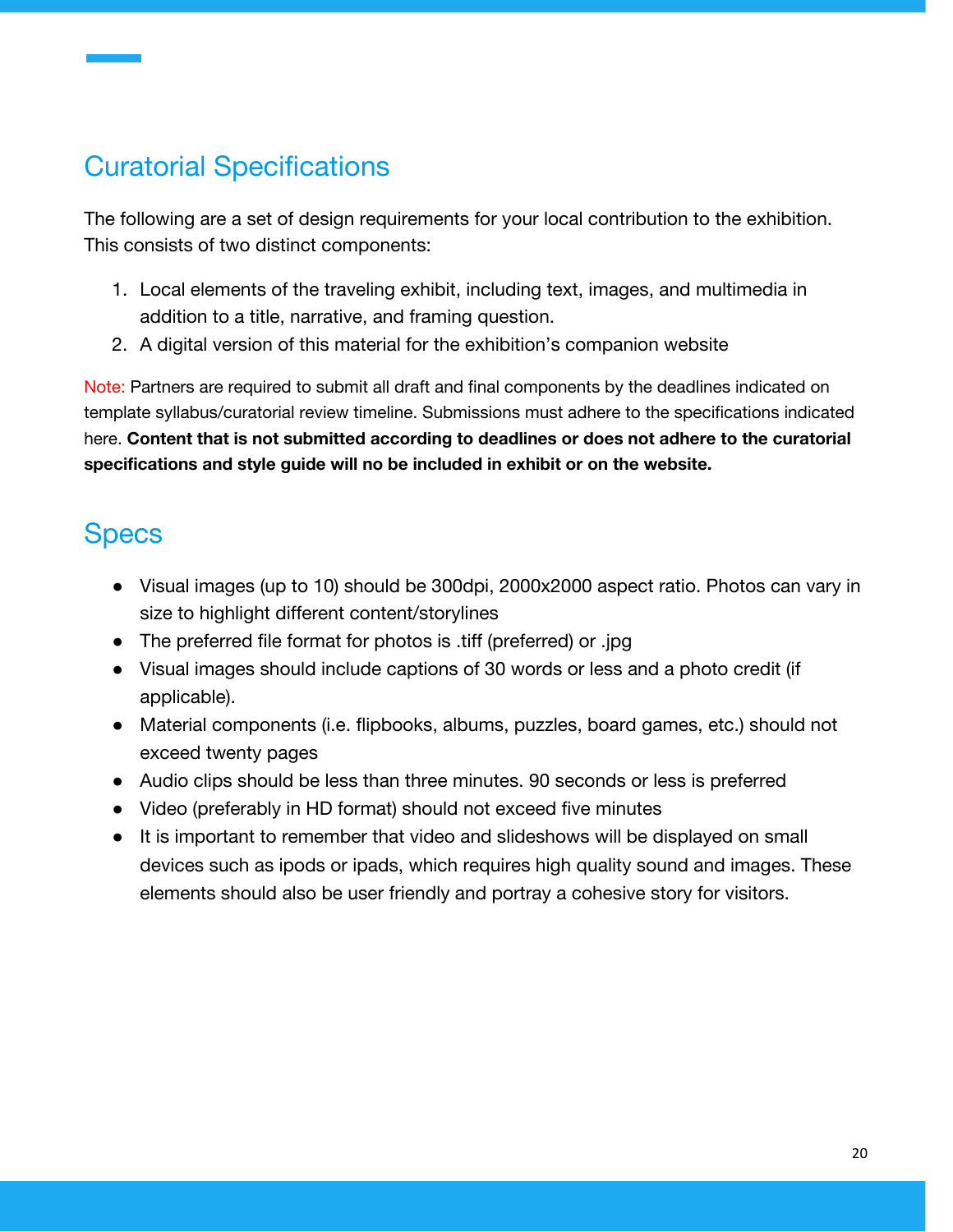## Curatorial Step #1: Determine the scope of your local story and media formats

Timeline: To be completed 13 weeks before the last day of your course.

#### **First Draft of TITLE, SUBTITLE, and LOCAL QUESTION**

The name of your state and up to (6) word project subtitle identifying your local TOPIC and/or SITE (e.g. former prison site)

EXAMPLES: Louisiana | Windows on Angola Prison New York| Closing a Prison Deferring a Dream Minnesota | Carceral Colonialism: Imprisonment in Indian Country

First draft of LOCAL QUESTION: (Up to 8 words): A big question your local piece of the project is trying to wrestle with, and that you hope viewers will ask themselves. It can be rooted in your panel's content/history (which may give an example of how people in your state have grappled with the question over time) but be enduring and relevant today.

EXAMPLES: Who is the death penalty for? How have youth been criminalized? How does architecture shape punishment?

#### **Identify Exhibit Templates**

Identify which template(s) you and your students will develop for the traveling exhibition. Content for the template will be submitted in Curatorial Step 2.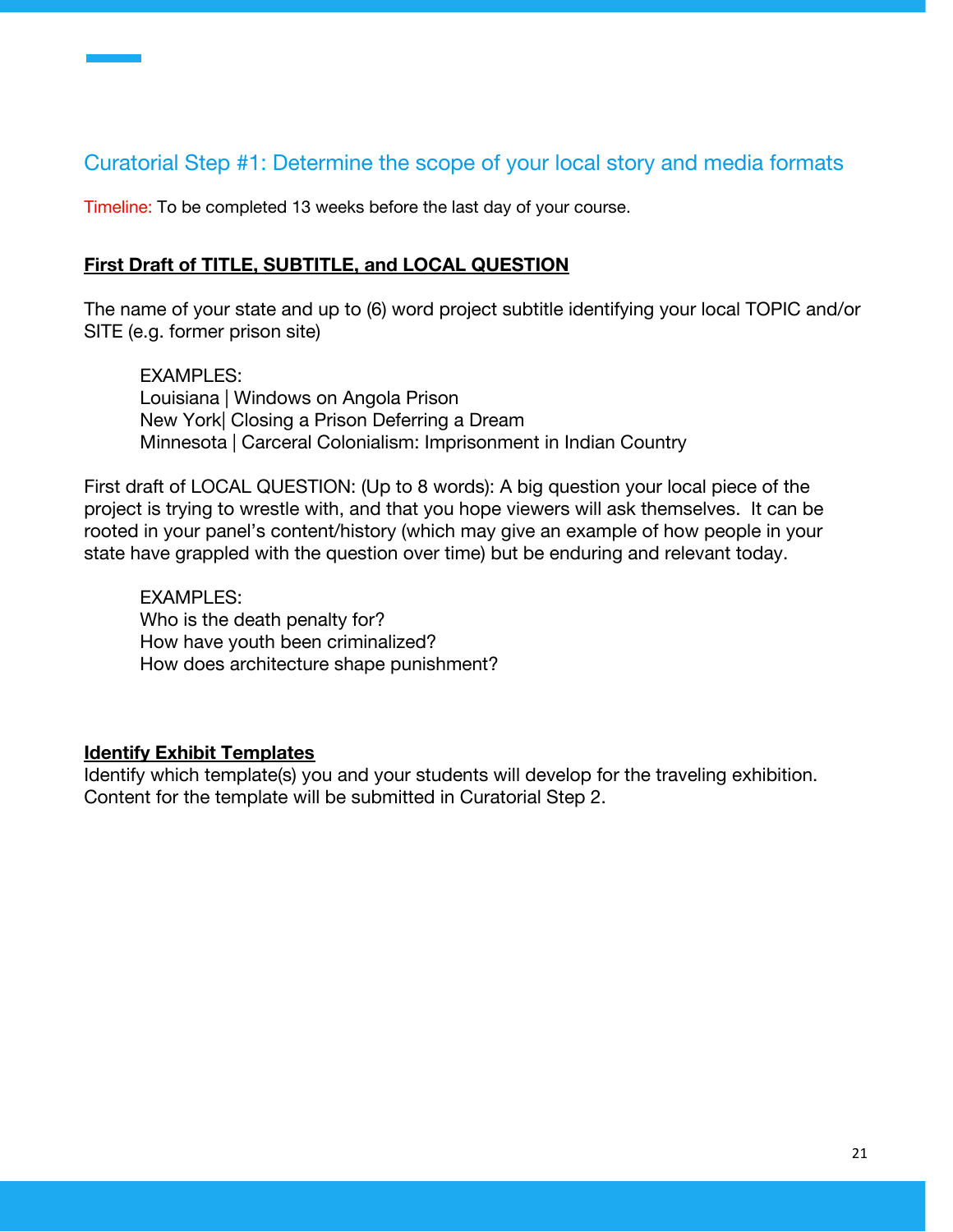#### Template A

# **Title TK [19 Letters per Line] Title TK [19 Letters per Line] Title TK [19 Letters per Line]**

Lorem ipsum dolor sit amet, consectetur adipiscing elit. Suspendisse consectetur augue mi, ut volutpat risus luctus tincidunt. Integer vel dui nulla. Aliquam dapibus nisi dui, eu aliquet lorem condimentum nec. Curabitur condimentum erat eget ligula convallis ultricies. Vestibulum quis ipsum faucibus lectus aliquam viverra sed interdum mi. Nunc commodo ligula et gravida dictum. Ut scelerisque ultricies ante a semper. Pellentesque egestas hendrerit purus. Nullam tempus mattis sollicitudin. Nulla semper id nulla vel auctor. Nam malesuada quis erat eu rutrum. Nulla facilisi. Class aptent

taciti sociosqu ad litora torquent per conubia nostra, per inceptos himenaeos. Nullam pharetra ligula velit. Vestibulum lacinia pellentesque mollis. Phasellus accumsan mauris varius nulla pharetra euismod. Praesent at ullamcorper diam, a aliquet diam. Maecenas gravida, turpis ut efficitur congue, neque velit volutpat eros, id sodales lacus mi sit amet metus. Nulla at egestas elit. Suspendisse consectetur nulla consectetur erat porta sodales. Quisque eleifend congue metus, sit amet.  $[150 words]$ 

Lorum ipsum dolor wit arms, carractestar adiptacing elst. Vevamas vivera matt<br>manus vises phantins. Nulla nibh liburu, dapibus ut bereut a, finitus vel mai.<br>Vevamas. (25 words)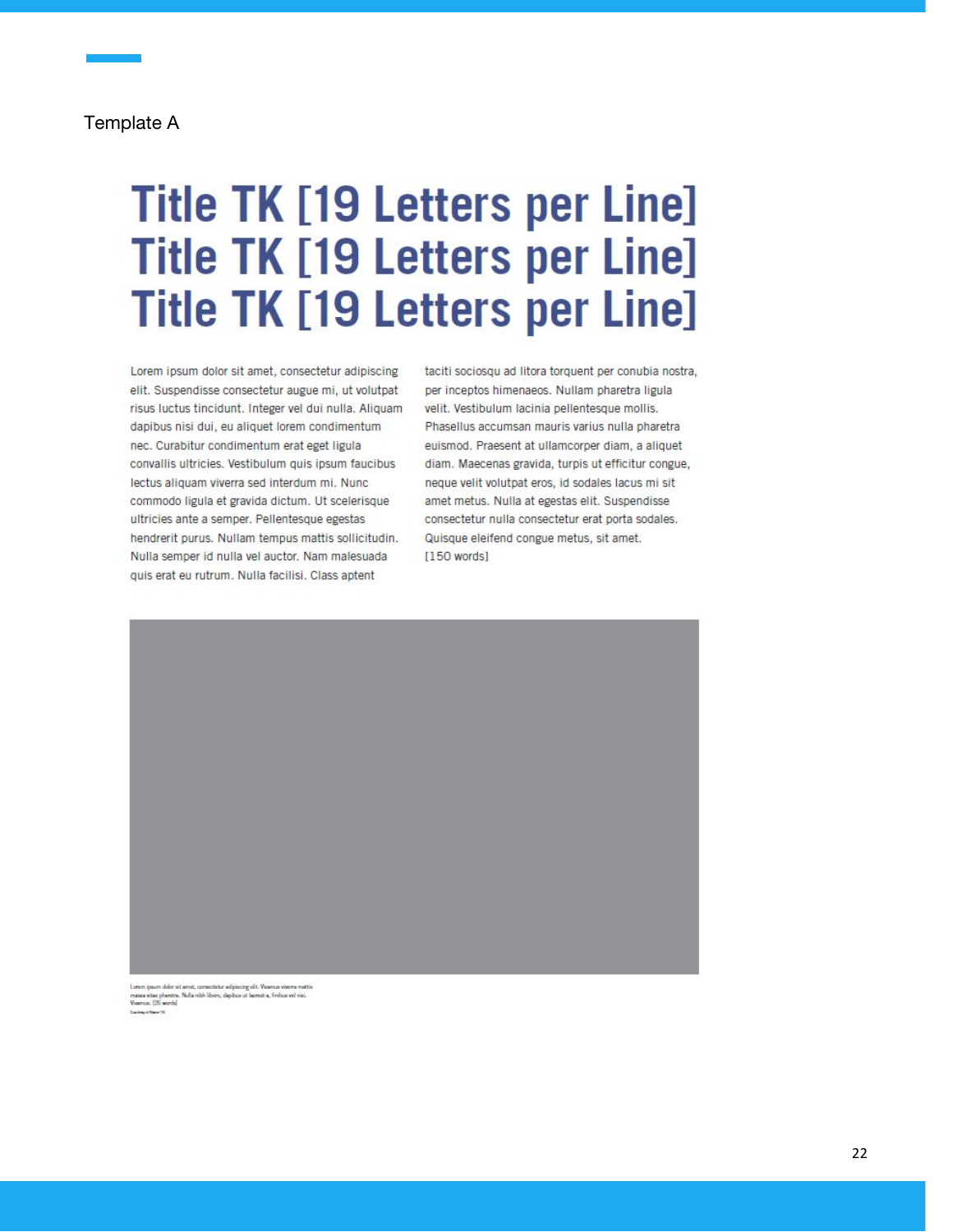

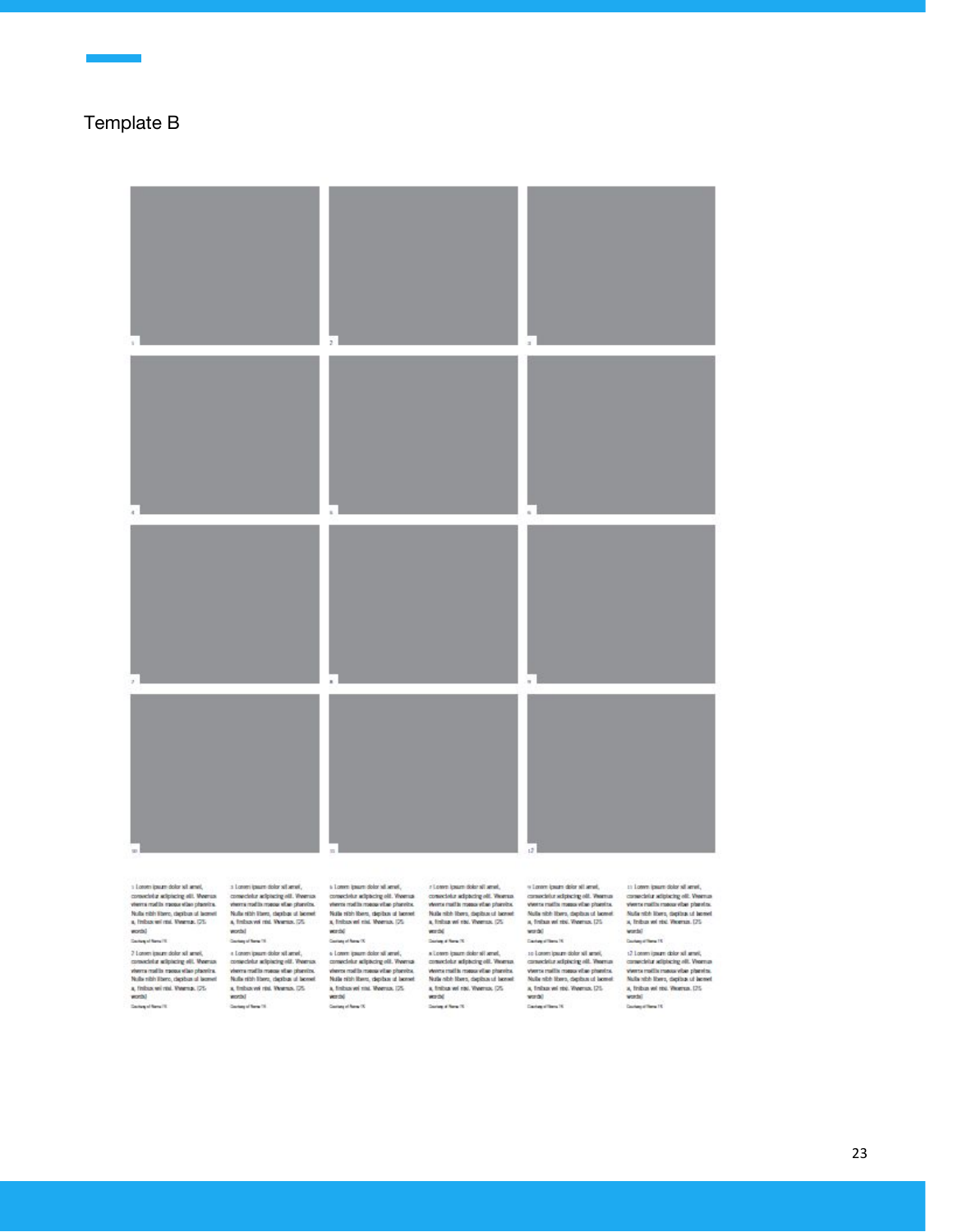

 $\tanan$  carr i como juare cisio al anal, conaccioto adquisigodi. Poemas vinera malin masso sino phenon. Nota rith lines, daptus al boroni a, finisce ari ini. Veemas. (25 weets)<br>Inicia veri finisce al minimal masso sino sino

somen mann Larere (pauer delor all arms), consected<br/>ar adjoining oll). Warensa wivers multis manacellae phendix. Nulla rite libers, signitus of lacered as findinary<br/>oller (Philan Willis (Philan Willis). The second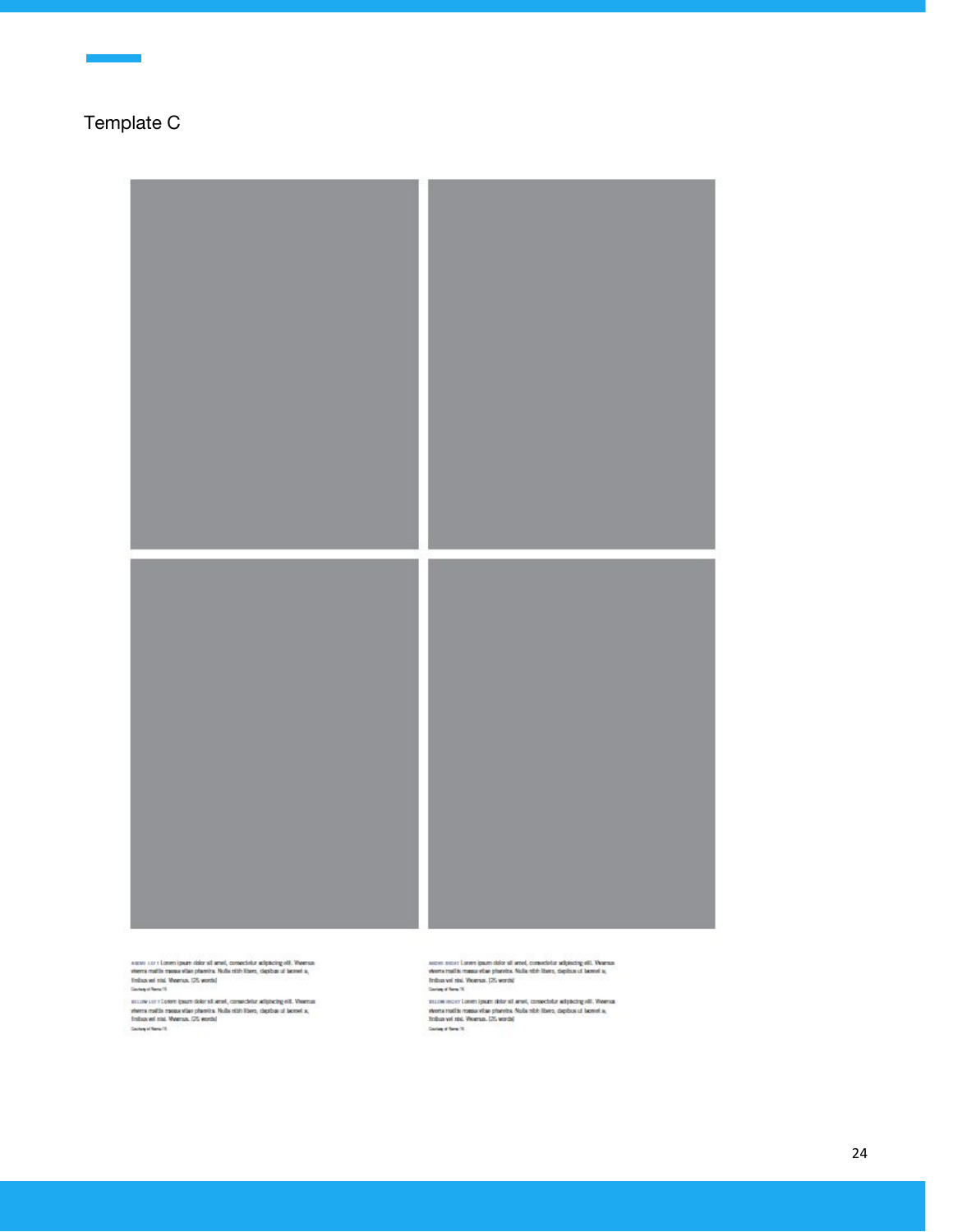

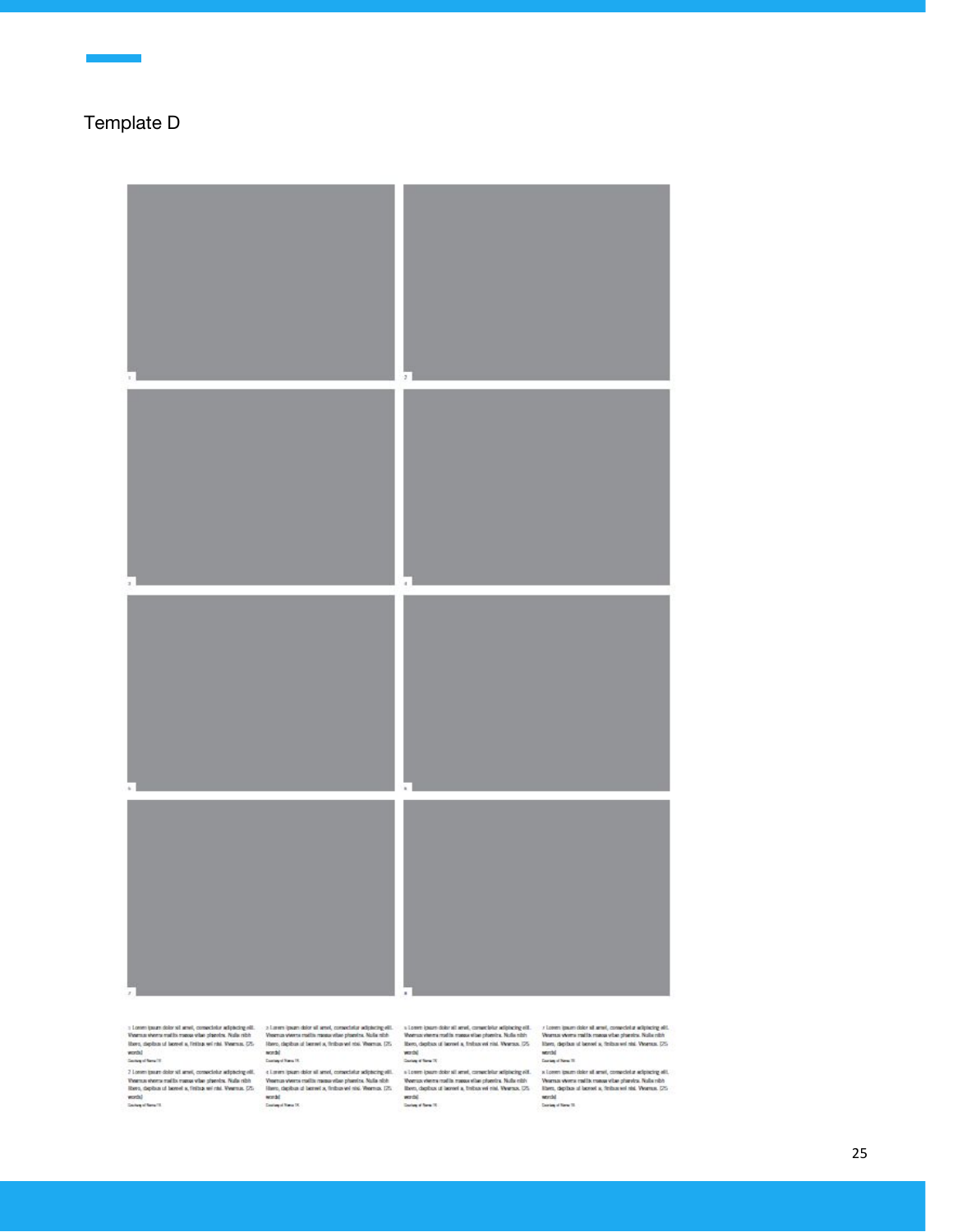#### **Additional Local Content (Optional)**

Begin brainstorming additional local content for when you host the exhibit. Each partner has the opportunity to develop content for up to 4 additional exhibition modules, each of equivalent size to the traveling module, for inclusion in the exhibit when it travels locally to their community.

Partners can use this space (and the above templates) for elements such as interactive components or additional content around your local history. This content can be submitted as late as 4 months before the exhibit is scheduled to arrive at your local venue. However, you may want to finalize it during the semester so that your students can develop it. If so, this first deadline is a good time to begin thinking about it.

Note: The hub will need to know by the end of the semester:

- if you are going to submit additional content for the local exhibit;
- how many modules' worth (1-4); and
- which module template(s).

#### **Identify formats for the website**

Each partner's students should produce at least 2 of the following additional digital media components to appear on the web platform (see appendix for relevant examples and tips). Please identify which components you will be developing and an estimate of how many (note: the recommended number to submit is for each team/class, not student).

1. VIDEO or other TIME-BASED DIGITAL MEDIA: Video or other digital media such as photographs, scanned drawings, or audio, that are stitched together to be played back over a fixed duration of time (see appendix for examples).

Specifications:

- Recommended number to submit: 3-10 per semester (please indicate an estimate of how many you plan to do)
- Duration: 90 seconds- 3 minutes
- Format: HD format preferable

2. DIGITAL ESSAYS EXPANDING ON EXPLANATORY TEXT: The digital essays are an opportunity to expand on the 100-150 words of explanatory text in your piece of the physical exhibit, providing deeper exploration of your local history than the physical exhibit allows.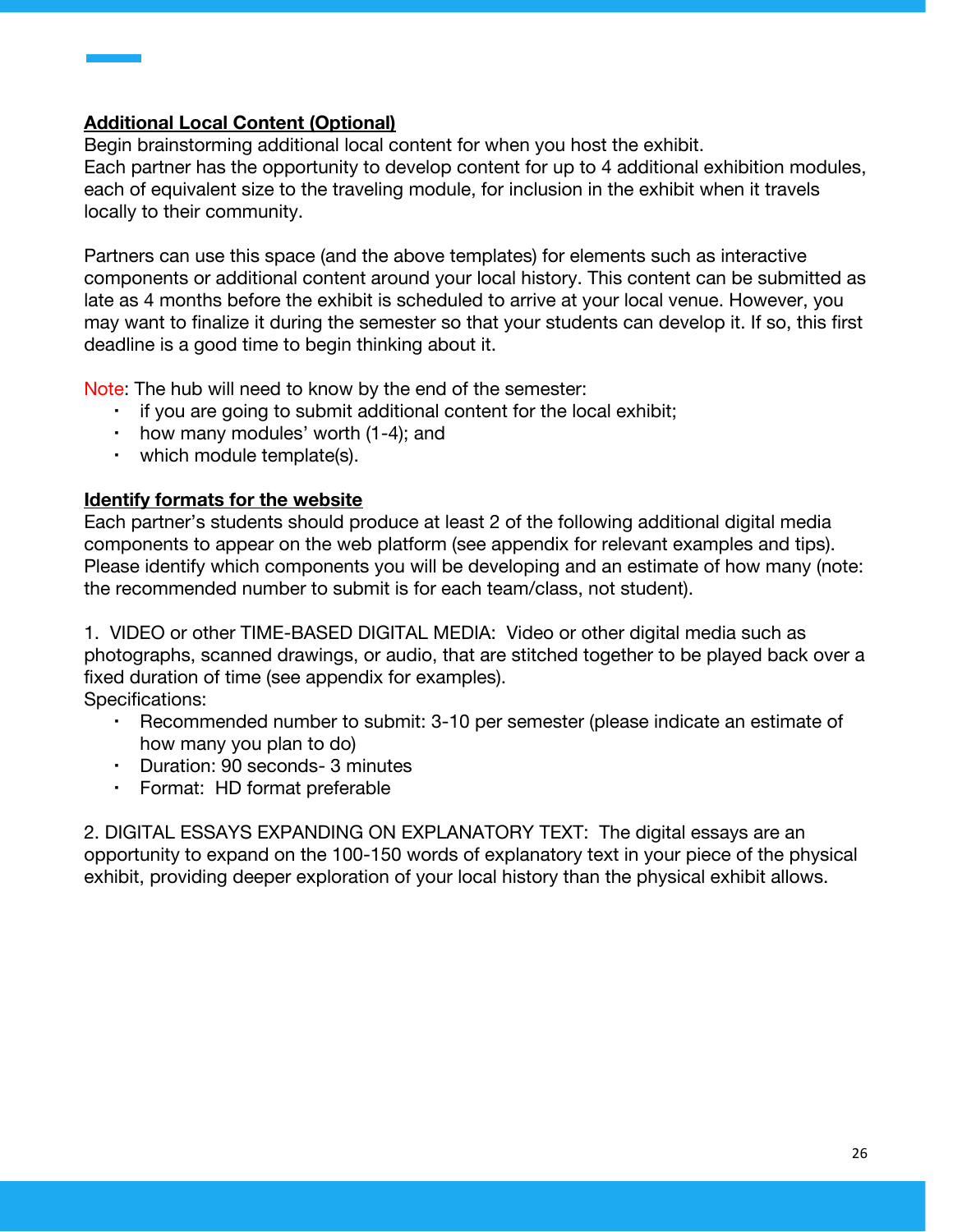Specifications:

- Recommended number to submit: minimum 1; maximum 4
- Title/subtitle: Up to 15 words
- Word Count: 500-750 words
- Up to 10 images (minimum 1), with captions and credits
	- o Caption (10-15 words)
	- o Photo credit: "Courtesy of [individual or repository]."
	- o Image Resolution: minimum 3000x2000 and maximum 5120x2880 resolution @ 72 ppi
	- o Format: .jpg
- Essays should follow the Chicago Manual of Style
- Include bibliography and, if desired, resources for people to learn more (links to organizations, websites, etc.)

3. MINI MEDIA POSTS: These are short pieces providing multiple points of view on your LOCAL QUESTION(s); on additional questions your local story raises for you; or on another issue/question explored by another partner in another locality. They can be images with brief texts, short video or audio clips, or slideshows. They could be oriented around a historical date, for possible inclusion in a collective timeline that may appear on the site. In the aggregate, should include both historical and contemporary perspectives. Specifications:

- Recommended # to submit: 10-20 per semester
- Title (try to avoid subtitles): Recommended 3-5 words; max 10
- Duration of time based: 30-90 seconds
- Word count if text/image based: 50-200 words
- Image Resolution: minimum 3000x2000 and maximum 5120x2880 resolution @ 72 ppi
- Format: .jpg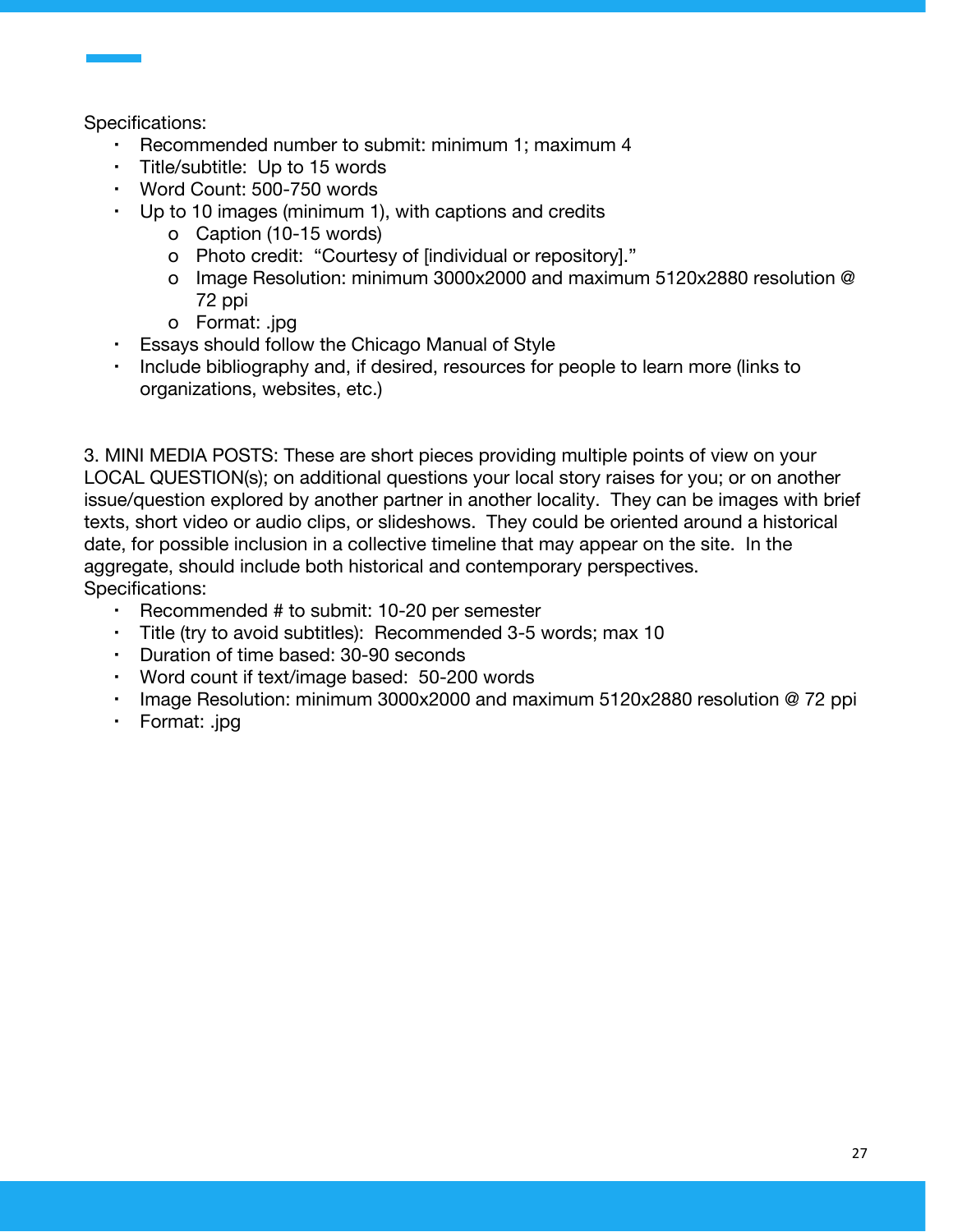## Curatorial Step #2: Submit draft content to designers and scholarly reviewers

Timeline: To be completed 9 weeks before the last day of your course.

#### **Refine Title, Subtitle, and Local Question**

#### **Full draft of Explanatory Text** (100-150 words)

Explanatory text is the main section of your local story and the response to your local framing question. It does **NOT** need to include:

- National statistics or trends (these will be included in the exhibit's throughlines)
- Reflections from your students on their process and experiences (this content will be located in other sections of the exhibit)

#### $FXAMPIF$

"Norfolk Prison Colony was founded as the nation's first "community prison" in 1929. It was built on the philosophy of keeping incarcerated people engaged with, rather than removed from, the world. It had dormitories, not cells, a school, a quad, an auditorium. According to the prison school's former principal Carlo Geromini, "Once you got inside the walls, you didn't even know you were in a prison." In 1931, a group of "lifers" formed Norfolk Prison Debating Society. The Norfolk debaters went up against—and regularly defeated—top college and university teams. Malcolm X wrote that his time on the debate team gave him his first taste of public speaking: "I was gone on debating." Another debater, Bruce Geary (a.k.a Sayif) said, "Winning something other than a fight... felt good." By the 1980s, the national shift to "tough on crime" policies meant most programs at Norfolk had been eliminated."

#### **Identify possible quote(s) that relate to your Local Question/theme**

For web platform only.

Quote(s) (Up to 30 words) should be contemporaneous first person perspectives that are engaging, easy to read, and communicate the tenor of the time or the emotional experience of your story. Should provide a strong contrast with the more didactic text you used for the explanatory text.

Specifications:

- Citation format: Speaker, identifying characteristic if necessary [e.g., author of xx; formerly incarcerated at xx], identifying context if necessary [e.g., speaking reporters in Jacksonville], year."
- If within 30 word-limit, two quotations can be used together to show contrasting perspectives.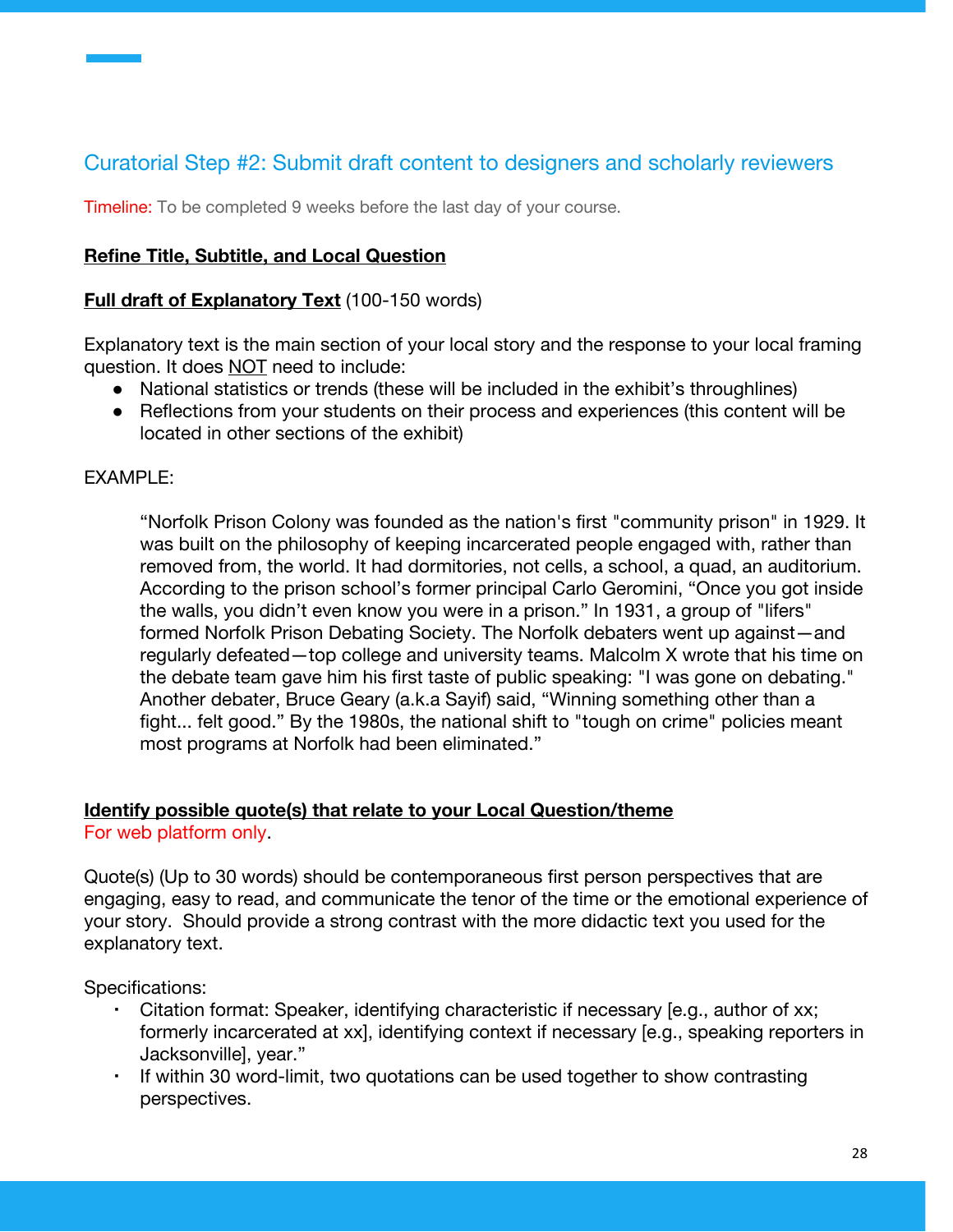EXAMPLE:

"America's public enemy number one in the United States is drug abuse. In order to fight and defeat this enemy, it is necessary to wage a new, all-out offensive."

- Richard Nixon, Remarks About an Intensified Program for Drug Abuse Prevention and Control, June 17, 1971

#### **Identify potential materials for physical exhibit**

Provide the following material as it applies to you based on which template your team selected:

- Send all potential images (more than will be used in the final version, in order to provide alternatives), with any specific curatorial directives that affect layout (example: priorities in terms of importance or size; pairings/sequence/adjacencies);
- Submit draft of audio, video, or flip book, in a consistent page size;
- Send up to 3 possibilities: 300 dpi, 36in x 96in., 2000x2000

IMPORTANT information about image selection:

- The images you select must be able to be reproduced for the exhibit
- The hub will be responsible for paying for image permissions
- Each team has an average of \$500 to spend on rights, and should keep that in mind when proposing images (images from commercial outfits like Getty or Magnum are going to be expensive)
- Submission should include a list of images with exact identification of image and repository contact information so we can research the costs of permissions.

#### **Outline content of additional digital media components that will be produced for physical exhibit & web**

Provide summary/description of additional digital media components (e.g. narratives, individual stories, historical themes) for additional physical exhibit modules or any video or other Time-Based Media and Mini Media Posts for the web platform.

**Draft text for all** (adhering to all word count limit specifications and in proper format):

- Image captions
- Image credits
- Digital essays expanding on explanatory text (for web)
- Text-based mini-media posts

### **Rough cut of video and other Time-based Media and Mini Media Posts**

Note: Digital media is not required for the exhibition, but it can enhance your material in the exhibition and on the website. If you or your students have the capacity to create multimedia, this content will also need to be reviewed by the HAL Hub and peer reviewers.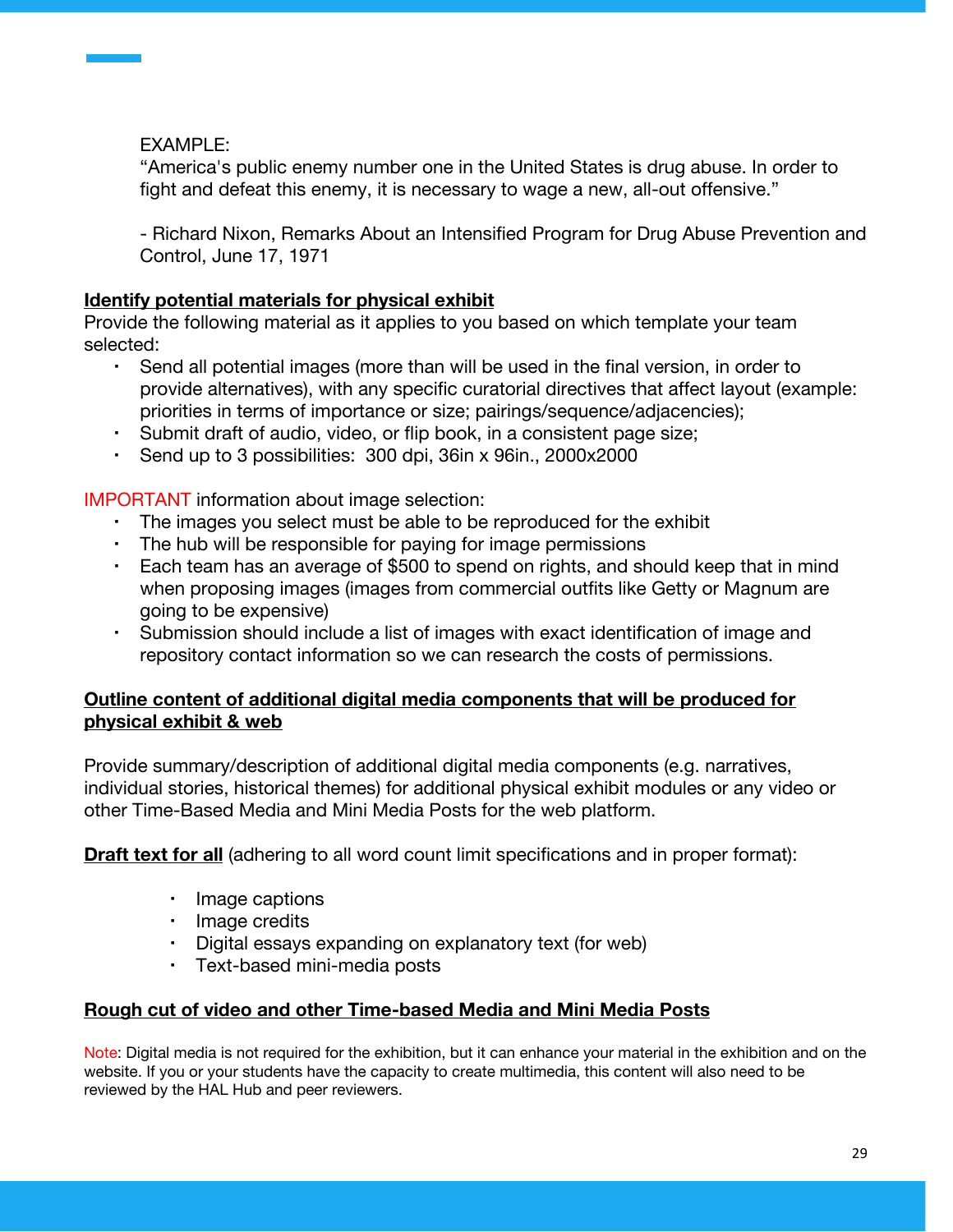## Curatorial Step #3: Submit complete draft of all final content to the HUB

Timeline: To be completed 5 weeks before the end of your course.

#### **Final draft of title, subtitle, local question, overview text, and quotes**

#### **Final selection of images and draft text for captions for physical exhibition and website**

#### **Rough cut of video/audio**

#### **Draft Text for OUR POINT OF VIEW section**

The OUR POINT OF VIEW section (50-75 words) is meant to provide transparency about the authorship of the panel, insight into how social issues resonate differently in different local communities, and invite visitors into the tough debates students struggled with about how to "remember" these issues. This is NOT meant to be a summary of the historical arguments of the panel. It's a place to leave behind the authoritative voice students may have used in the rest of the panel, and be more personal and reflective.

#### EXAMPLE:

"Until recently there was hardly any public record of the Norfolk Prison Debating Society. Radio producer Natasha Haverty and writer Adam Bright, with support from Massachusetts Humanities, spent two years uncovering the story and interviewing former prison debaters, their college opponents, coaches, and corrections staff. As graduate students at Northeastern University in Boston, we looked at these stories to help us understand the rehabilitative approach of Norfolk and to explore why rehabilitation was largely abandoned."

#### **Inform hub of your plans for creating optional local content to display when you host exhibit**

The hub will need to know by the end of the semester:

- if you are going to submit additional content for the local exhibit;
- $\cdot$  how many modules' worth (1-4); and
- which module template(s).

You may also submit all of the additional local content to the hub at this stage, if you want this group of students to develop it.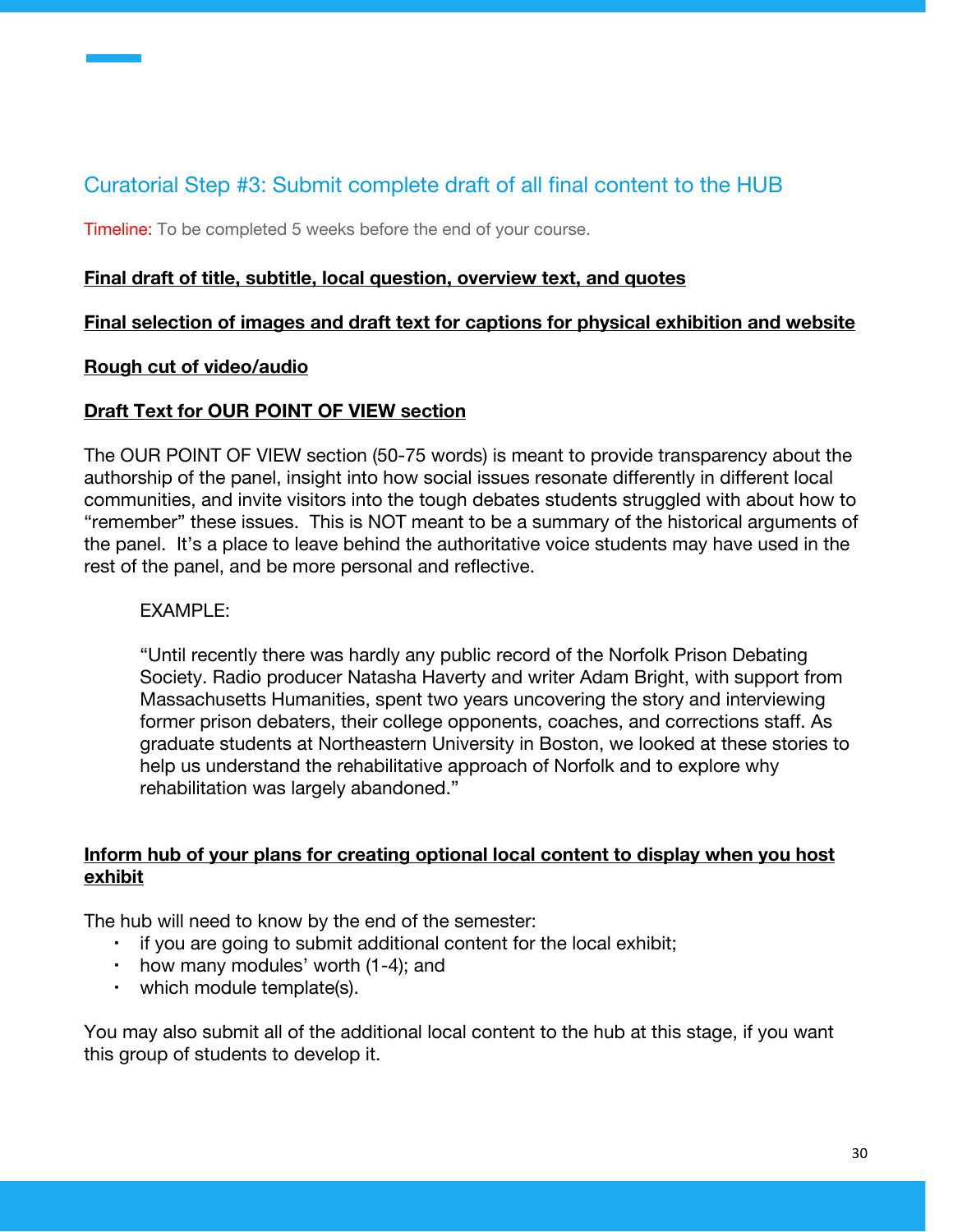## Curatorial Step #4: Submit all final content to the HUB

Timeline: To be completed on the last day of your course.

## Digital Content Examples and Tips

Examples using drawings  $+$  audio: <https://www.youtube.com/watch?t=468&v=UCoE-DD42c8> [https://youtu.be/x2i\\_9lhc8KM](https://youtu.be/x2i_9lhc8KM)

Examples using  $photo + audio$ : <https://vimeo.com/album/1810366/video/27729467>

#### **HOW TO LINKS**

Shooting Video/ Interviews: <http://michaelhyatt.com/how-to-record-a-video-interview-in-eight-steps.html> <http://transom.org/2014/five-easy-ways-to-make-better-video/> <http://nofilmschool.com/2013/02/short-film-non-profit-34-tips-examples> <http://transom.org/2014/a-radio-producers-video-shooting-tips/>

#### Tips for Visuals for Audio Stories:

<http://transom.org/2014/photo-tips-for-radio-producers/>

#### Tips on how to record Audio interviews:

[http://www.loc.gov/folklife/edresources/edcenter\\_files/interview-guide.pdf](http://www.loc.gov/folklife/edresources/edcenter_files/interview-guide.pdf) <http://nationaldayoflistening.org/downloads/DIY-Instruction-Guide.pdf> [http://www.sagepub.com/salmons/study/general/91803\\_t4.pdf](http://www.sagepub.com/salmons/study/general/91803_t4.pdf)

Online software for video editing: <http://www.wideo.co/>

Free Software for Audio Editing: http://sourceforge.net/projects/audacity/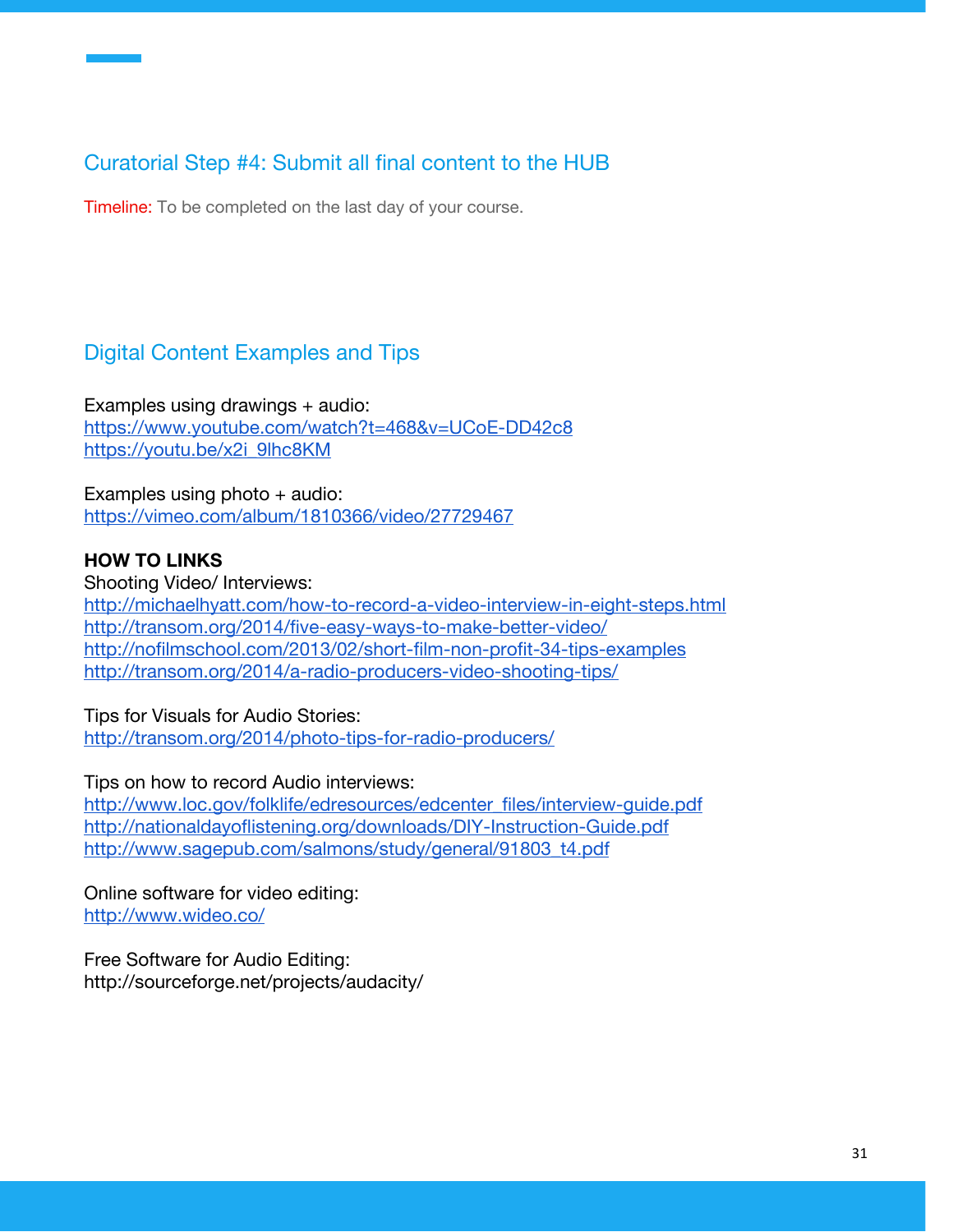# Classroom and Community Dialogues on Incarceration

Incarceration is a difficult and sensitive topic for many--and yet necessary to combating its extremely harmful effects. We recommend thinking carefully about how to approach the topic in different settings, including in the classroom, with your partner organization, and among the public. There are certain ground rules for discussion that are central to any setting, such as:

- all conversation is confidential
- one person talks at a time; don't cut people off
- assume good will
- allow no name calling or stereotyping
- speak for oneself, not others
- recognize that some words (e.g., inmate) are offensive; continually use referents that recognize personhood first rather than particular labels
- ask participants for additional ground rules.

Establishing ground rules can be an important beginning to a fruitful and productive conversation. Each setting also has distinctive challenges, discussed below.

#### **Dialogue in the Classroom**

The classroom offers an intimate space to talk about incarceration but safety and trust need to be established immediately and reinforced throughout the semester. It is important to stress that conversations in the classroom need to be respectful and confidential. Teachers need to recognize personal challenges (their own and those of their students) and attempt to channel emotions into productive discussion and project work. The primary aim is to do no (more) harm.

Students may have a variety of ties to incarceration, whether their own, their friends', or their family members'. Many may want to keep this information private. We recommend, however, addressing students' own relation to incarceration in the first class in a way that keeps privacy an option but also allows for a range of response if students so choose. This can be done through discussion and/or a writing response to questions, which can be answered openly or discreetly. Some examples are (others from the events section below could also be adapted to classroom use):

Describe a significant encounter you had with the police. (Or that of a friend or family member.)

Find a short story, poem, or editorial that discusses incarceration and ask students to respond to it.

What makes you feel safe? Do police and prisons make you feel safe?

It will be important to check in with students regularly throughout the semester regarding their thoughts about these issues. We recommend keeping track of responses, perhaps even looping back to the same questions at different points in the semester to gauge how students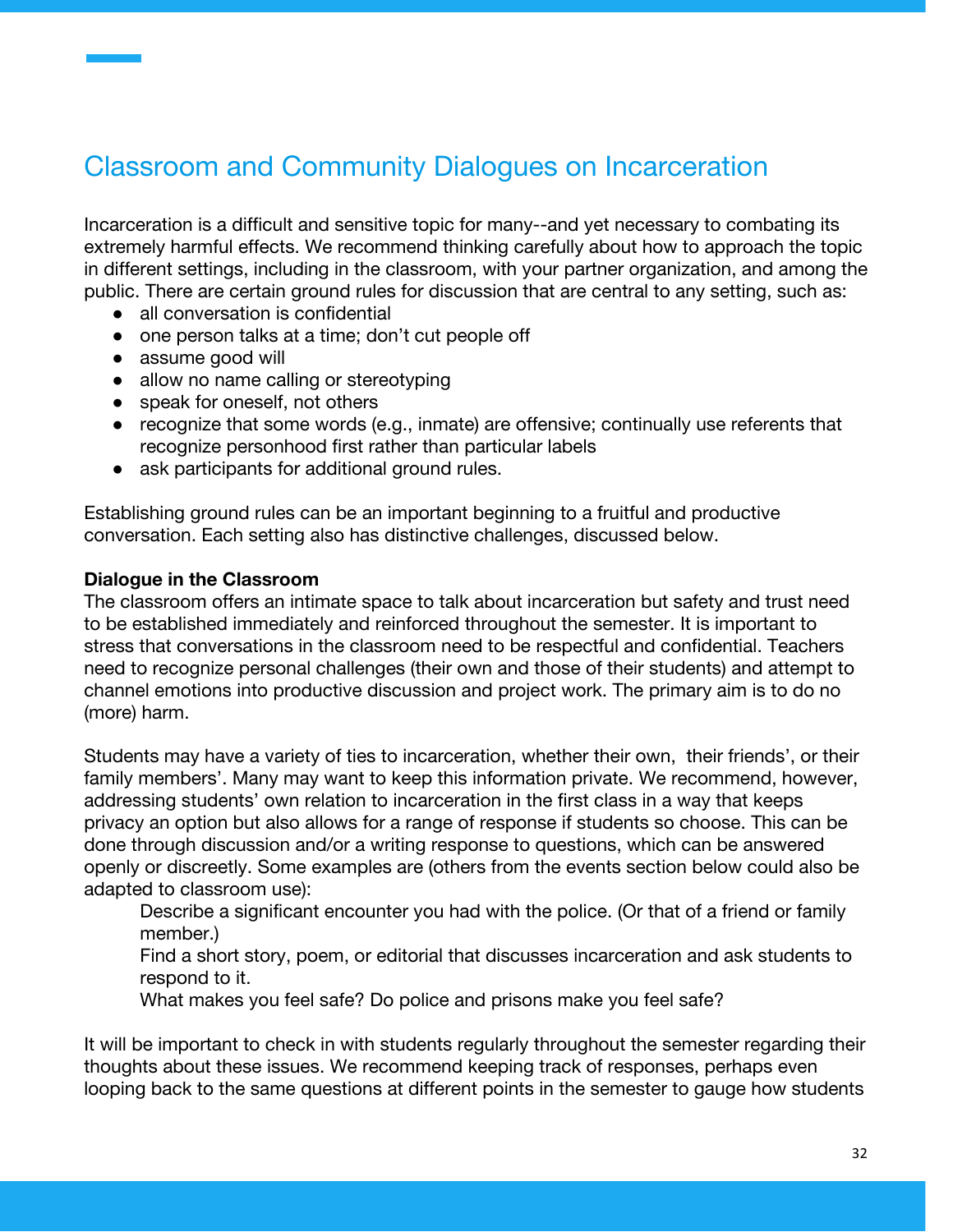are handling these difficult topics.

#### **Dialogue between Students and Outside Partner**

While the guidelines for creating community partnerships are outlined above, there are specific issues to think about in facilitating dialogue between students and partner organizations. The primary aim is to give space, time, and authority to the partners, and this should be true in establishing discussion as well. How to do this will need to be worked out directly with the partner organization, perhaps including a facilitator from that organization as well.

Students should also be prepped for conversation with the organization, starting with basic ground rules for dialogue. In addition, students should be careful about what they ask about a person's specific experience with incarceration. Most people who have been incarcerated are seeking to understand themselves and their lives beyond that experience and do not want to be judged or understood solely by the crime they may have committed or the time spent detained. Instead, students can develop questions that ask the partners to use their experience as expertise, such as "What do you think people should understand about the local site or issue under investigation?" or "What do you think is the most common misperception about local site or issue?" If possible, we recommend multiple conversations between students and partners throughout the semester so that trust can be built and allow for meaningful exchanges. Each encounter should end with demonstrable gratitude for what the partner organization has brought to the project.

#### **Public Dialogues**

Each host community – a collaboration of faculty, students, community stakeholders, and the local museum/gallery – creates unique programming and events at the time of the exhibition. The goal is to showcase students and partners' work, invite community engagement with *States of Incarceration*'s local relevance, and make connections with the national project.

Dialogue is a primary goal of these programs and events. At base, dialogue is an exchange of ideas but, through HAL's exhibitions and programs, it activates the past on display to form the foundation for taking action on pressing issues in the present. Dialogue of this kind is charged with belief and opinion and it is crucial to agree upon ground rules for the conversation. But the dialogue should also be focused not on contesting truths but on solving problems that confront us now.

Dialogue is beneficial because it can:

- provide an opportunity for participants to feel agency in their own lives to create change around mass incarceration, whether it's talking to friends about the exhibit and the issue, or starting a community dialogue to change policing policies.
- help us build relationships, and see how we are all connected to this issue of mass incarceration. It encourages and allows us to hear from as many different perspectives as possible.
- require a commitment from its participants to engage in a process of transformation: to change the situation of the oppressed, and to create a new reality.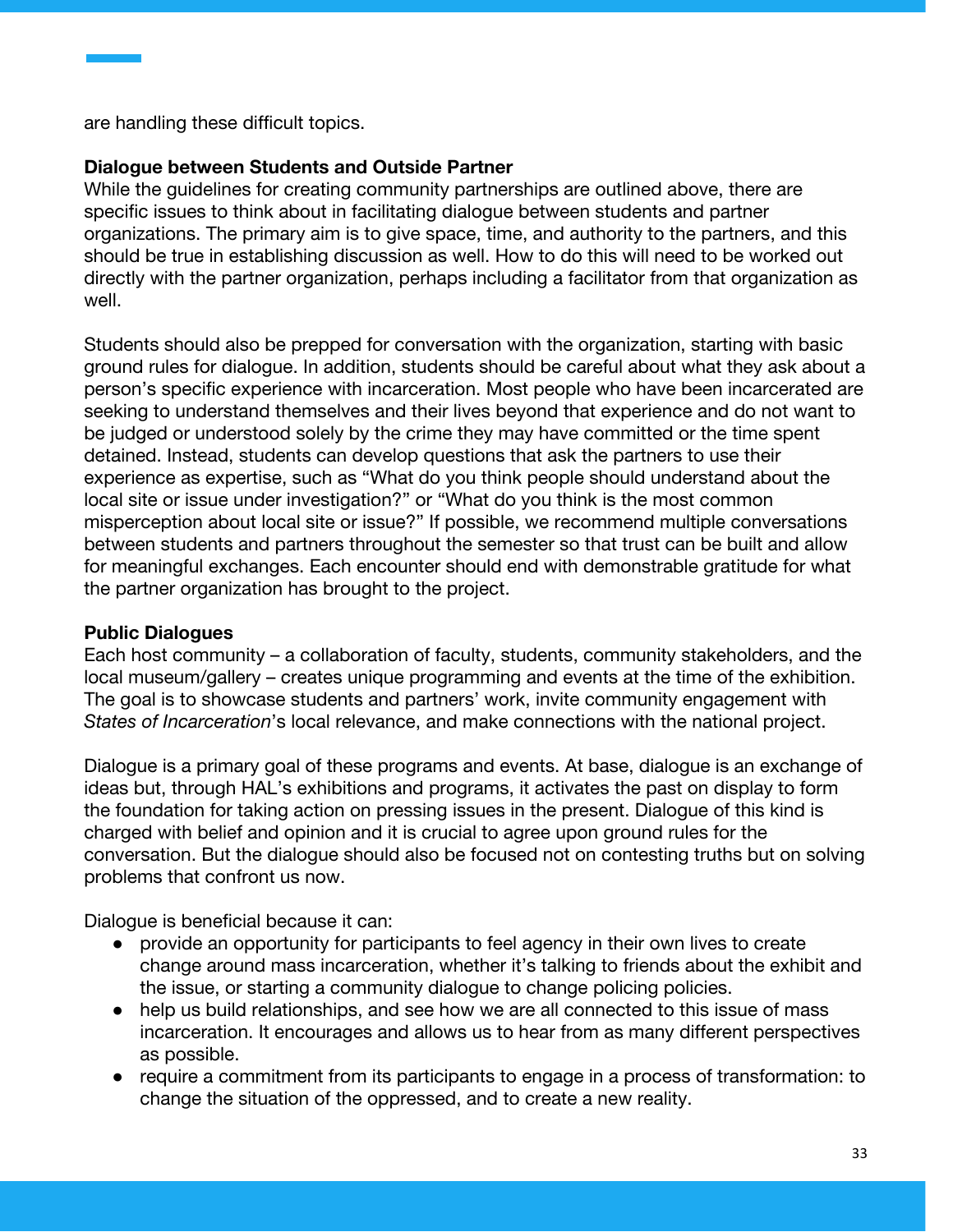Raising awareness among people and communities who see themselves as not directly impacted by mass incarceration, and building capacity among people and communities who are, may seem like incompatible goals given limited resources, and different organizations may emphasize one over the other. But these activities can and should be complementary. All people are impacted by mass incarceration, and people with direct experience within the system exist everywhere, in every kind of institution, including in universities and classrooms. *States of Incarceration* challenges us to remember our nation's history of incarceration and to reflect on that history in order to shape what happens next.

Universities, however, are often not the ideal space for these conversations. Many institutions already exclude people that have been to prison (many do not admit returning citizens), and the rising cost of higher education makes those spaces not representative of the broader population. As a host, it's important to create a sensitive space for dialogue that does not humiliate participants, but encourages thoughtful inquiry and respectful discussion.

#### Audiences

Host communities can be specific and targeted in the audiences for programs, events, and dialogue. Perhaps in consultation with your partner, you should debate these two different perspectives on target audiences. What are the benefits of each?

- Affirming and activating allies: Offering different life experiences with a common problem around which there is shared understanding/agreement (e.g., people who have been incarcerated of different backgrounds -- women, trans people, youth -- or families of people who have been incarcerated)?
- Reaching different perspectives/creating new understanding: Offering different life stories of people that shape a different viewpoint on what the problem is and how to address it (e.g., people who have been incarcerated, people who work in corrections/law enforcement/probation)?

After deciding the audiences you'd like to participate, think about these principles:

- Identify barriers that might exist to people's participation (cost, distance, feelings of not belonging)
- Consider including social bonding activities, through music, food, etc.
- Be transparent about the results of your activities
- Emphasize personal stories
- Focus on the future: particularly for formerly incarcerated individuals, they want to be recognized for where they're going, not where they've been
- Let formerly incarcerated individuals lead the discussion and/or events. They should not be treated as accessories.

#### Establishing Principles

HAL partners can be explicit with everyone they invite into the dialogue about what we affirm and reject. Certain principles could be stated as founding beliefs for the conversation (for instance, that solitary confinement has adverse psychological impact) and will not be up for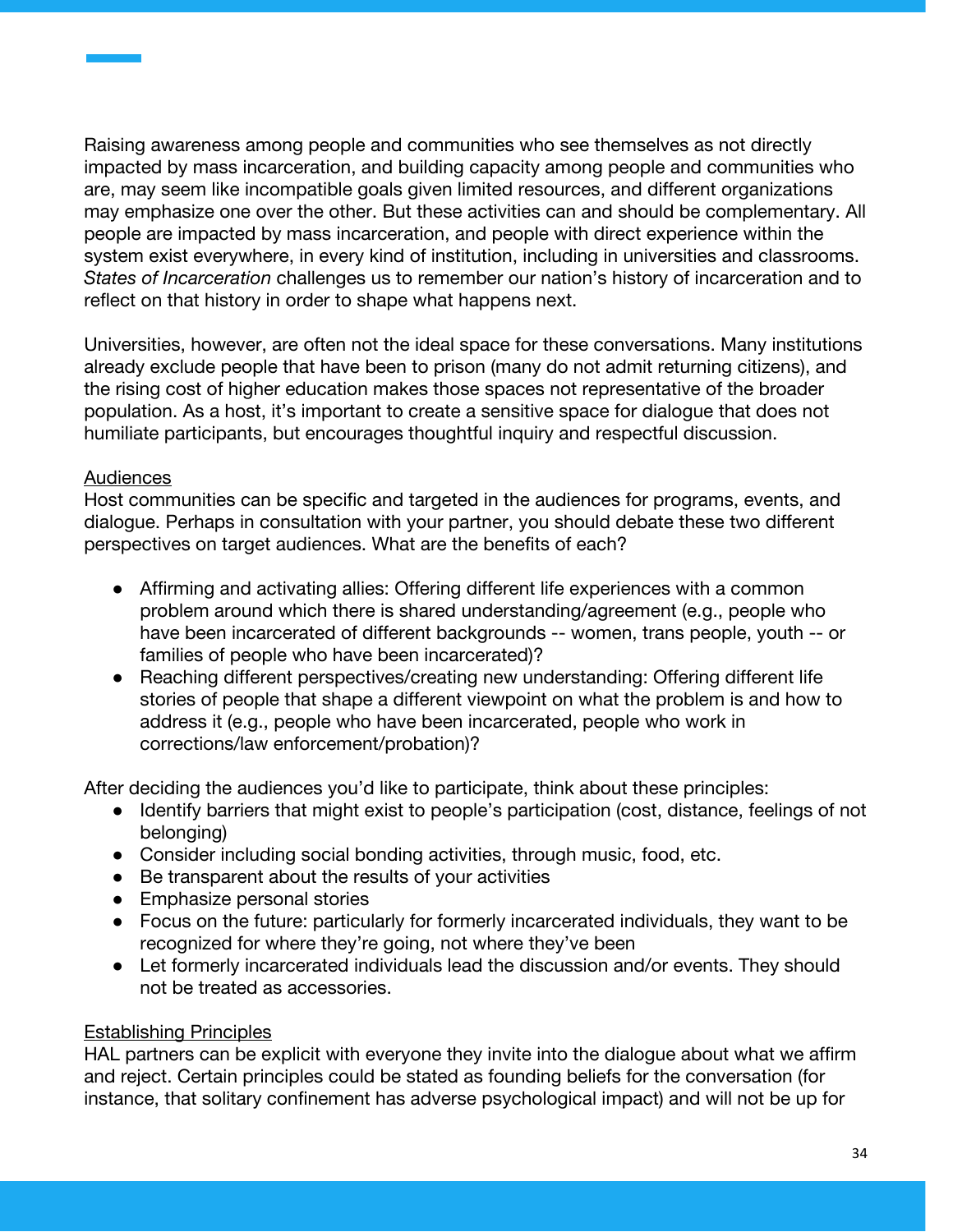debate. From these basic beliefs, different questions arise that could be the basis for conversation focused on action (e.g., how should violent behavior in prisons be addressed?). The purpose of defining principles and ground rules is to have a productive, meaningful conversation among people with differing political beliefs, opinions, or worldviews but without compromising our commitment to using documented evidence of injustice to work toward justice now.

#### Shape the Debate

The website Statesof Incarceration.org features a section entitled [Shape the Debate,](http://statesofincarceration.org/shape-the-debate) a place to begin dialogue about the exhibition. There are opinion polls on each of the primary questions of the exhibitions (e.g., for "What is a Crime? Who is a Criminal?," the question is Do prisons make you feel safe?). We encourage you to create questions specific to your local site and topic prior to the showing of the exhibition. The questions can be structured as yes/no, multiple choice, or word cloud. Shape the Debate can also be used in live events, projecting real-time answers and opinions that provide additional points of conversation. Sample local questions include:

Remembering lessons from Rikers Island, what should New York City's future detention facilities look like?

California has approved \$2 billion for jail construction. How could the funds be used to keep people out of jails instead?

#### Dialogue Exercises

#### *Reality Check*

Ask participants to fill out the questionnaires regarding pertinent facts presented in the exhibition. Bring them together in a large group circle after the exhibit. Ask each to share a fact that stood out to them. Once each participant shares a fact, open the circle up for dialogue and ask:

- What facts do you wish were represented in the exhibit that you didn't see?
- What do you think needs to happen to change these facts for the better?
- How can we as individuals start to make that change happen?

#### *Quotes*

Pick some quotes from the exhibit to use as a starting point. Copy down the quotes on large paper and hang them around a room where all the participants can see them. Invite participants to read each quote and choose one quote that they had a strong reaction to. They should "vote with their feet" by standing next to the quote they choose. First, they will have a small conversation with the others that chose the same quote.

Participants answer the following questions in their small groups to get the conversation going:

- What was your reaction to this quote?
- When you first came to the exhibit, what did you know about mass incarceration? What was your opinion about it? Do you have experience with mass incarceration?
- How might that have affected your reaction?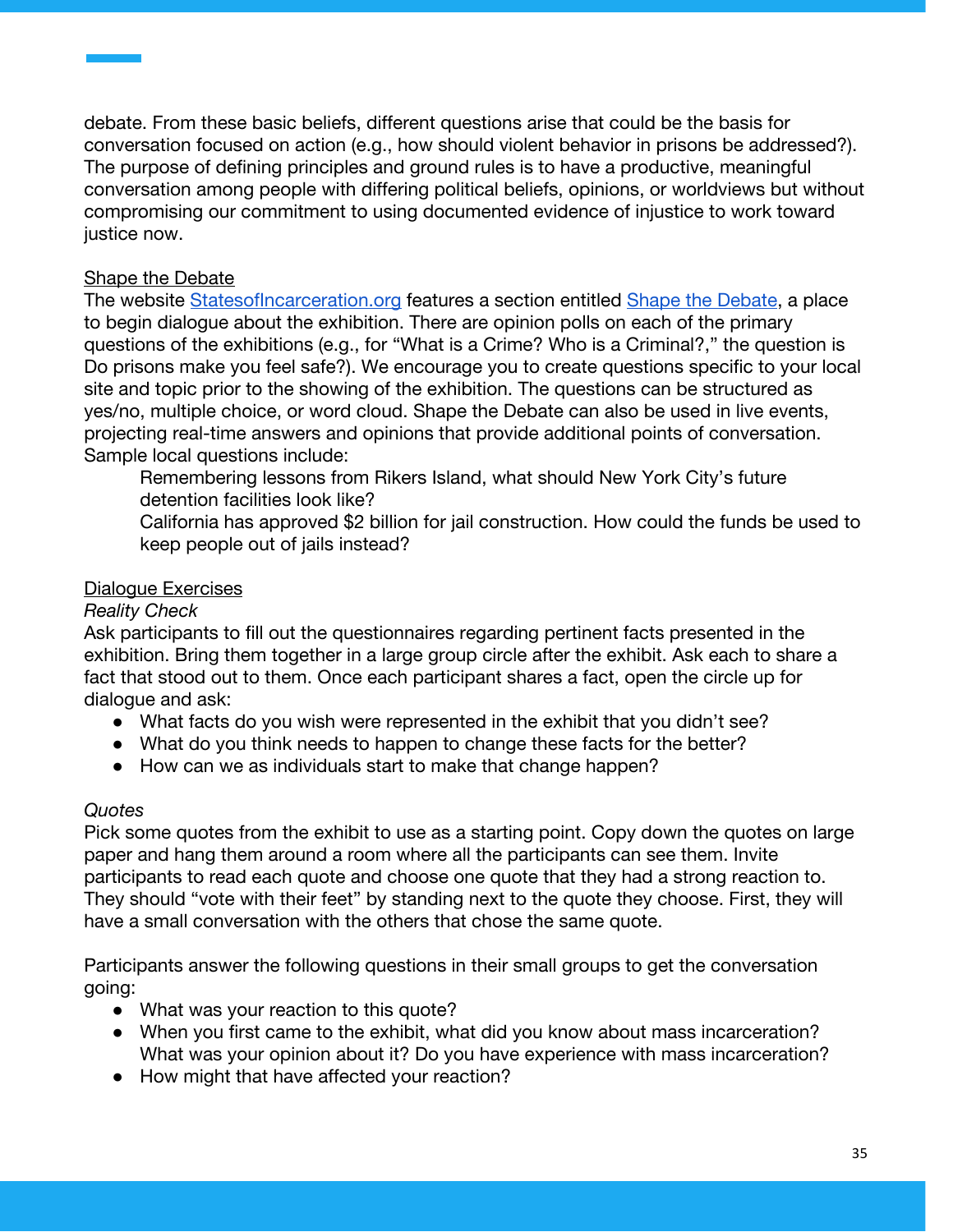Everyone can then come together, sitting in a large circle. Pose the following prompts to the group, allowing participants to answer each one before moving on.

- In your small groups, did people generally have knowledge about mass incarceration prior to coming to the exhibit?
- Did the quote you chose reinforce what you previously thought/understood about mass incarceration, or did it make you question what you thought?
- What purpose do these panels serve in the exhibit?
- What is the importance of different perspectives in an exhibit like this?

#### *Morality in the Law*

When someone commits a crime what should happen? How do we determine what's an appropriate consequence, and in what ways do these consequences help rehabilitate a person and a community? Further, when, if ever, does a punishment become unhelpful in deterring crime and healing wrongdoing?

Instruct participants to read the article "Is Breaking the Law Bad? Practical vs. Moral Approaches to the Law" and then fill out the accompanying handout. Once done, participants should come together into small groups and discuss their choices. After 15 minutes, bring the small groups back together into a large group circle.

To begin the large group discussion, you can provide the following prompts:

- Do you agree that these listed consequences help rehabilitate criminal behavior? Why or why not?
- Did any of you choose "none" as a consequence? If so why?
- Every single one of the crimes listed carry the possible consequence of prison and loss of federal benefits, as well as loss of opportunity to find employment or enroll in higher education; why do you think this happens? Is it fair?

#### *On the Line*

Have enough room for a long line in a space and ask people to place themselves physically on a spectrum with abolition of prisons on one end and endorsement of the criminal justice system as it now exists on the other. Have people speak to their neighbor on the spectrum and articulate why they had picked that position. After a few minutes have each pair present their neighbor's view on the position on the spectrum. Then give people the opportunity to move if they have changed their perspective. Ask those who move why they changed their position. Questions to consider at the end, if these have not already come up:

- What makes you feel safe?
- What resources exist or need to exist to create safety in a community?
- Can we create safety without prisons and police?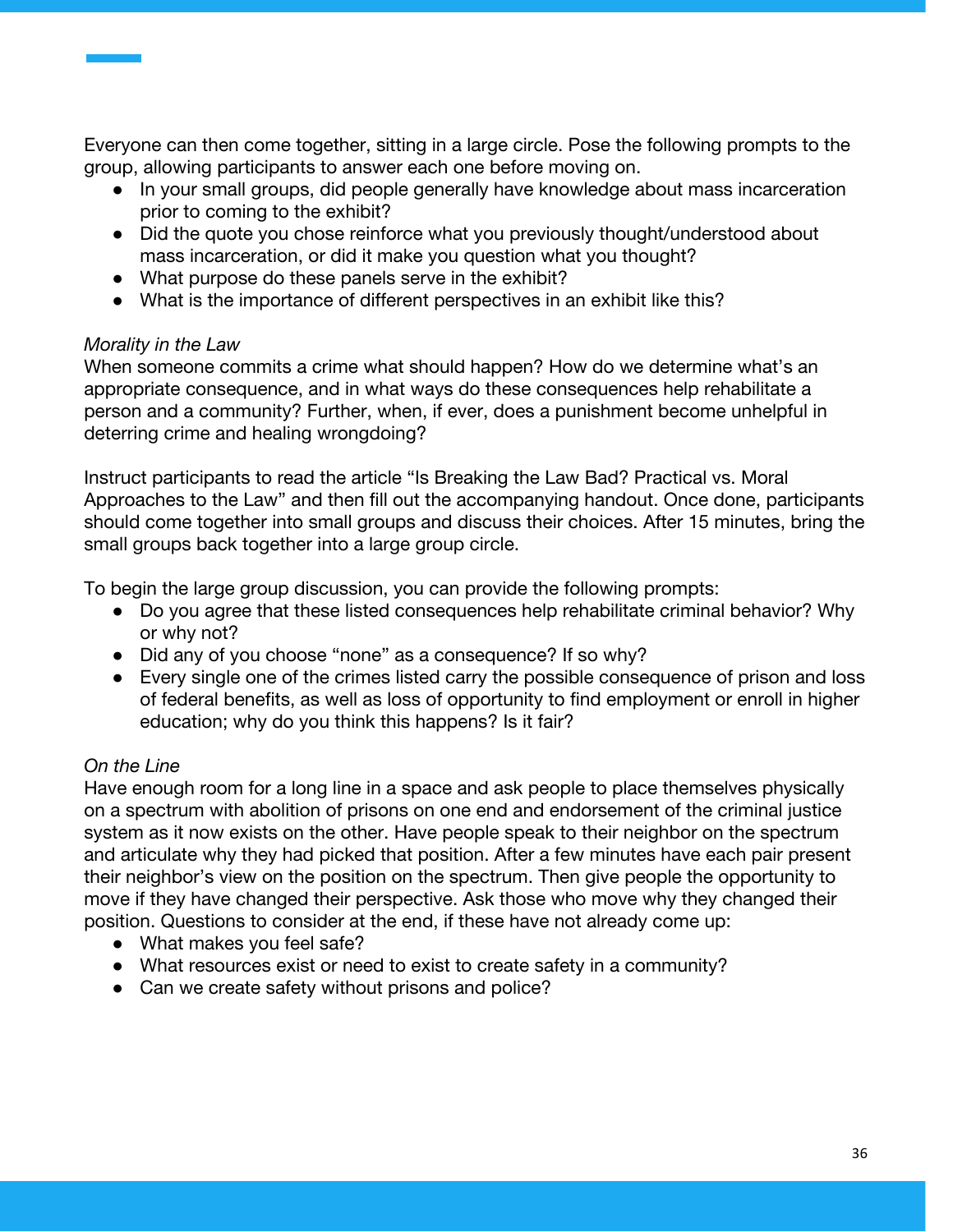#### *Imagine a World…*

On a wall create four distinct sections, each designated to one of the below titles:

- When you imagine feeling safe and supported, what do you see?
- Can you draw a picture of a safe and nurturing world?
- If we had no prisons, what would it look like to solve problems?
- What might a system look like that helps people heal and learn new skills when they make mistakes or hurt others?

Provide writing utensils and a comfortable place for participants to write or draw. Invite participants to take a moment to imagine a world without prisons. Then invite them to write their thoughts down as they consider the different aspects of the world they imagine: what is good; what is bad; how the good and bad can exist together. Thoughts can be written directly onto a writing space mounted on the wall, or participants can be provided post it notes to be placed under the appropriate section. Participants should be welcomed to convey the message in however many or few words they feel necessary, and should feel free to draw their answers if they'd like. When the activity closes, consider the gathered answers as a group. Explore the common themes and questions/comments that are striking.

#### Additional resources:

National Coalition for Dialogue and Deliberation's [Best-of-the-Best Resources](http://ncdd.org/rc/best-of-the-best-resources) National Coalition for Dialogue and Deliberation's [5 More Ways to Overcome Barriers to](http://ncdd.org/rc/item/10862) [Youth Engagement](http://ncdd.org/rc/item/10862)

Public Conversations Project's [Fostering Dialogue Across Divides](http://www.whatisessential.org/resource/fostering-dialogue-across-divides-nuts-and-bolts-guide-public-conversations-project) (free with registration) Public Conversations Project's [Dialogue Tool Box](http://www.whatisessential.org/sites/default/files/toolbox.pdf)

#### Programs and Events

When the exhibition is shown in your locale, programming and events can greatly expand the impact. HAL can recommend [national speakers](http://statesofincarceration.org/speakers-bureau) but we encourage you to develop events with your partner organization that speak to local issues and go beyond the speaker/panel model. If you do offer a speaker/panel event, you could add break-out discussion sections, live polling, or interactive workshops such as those mentioned above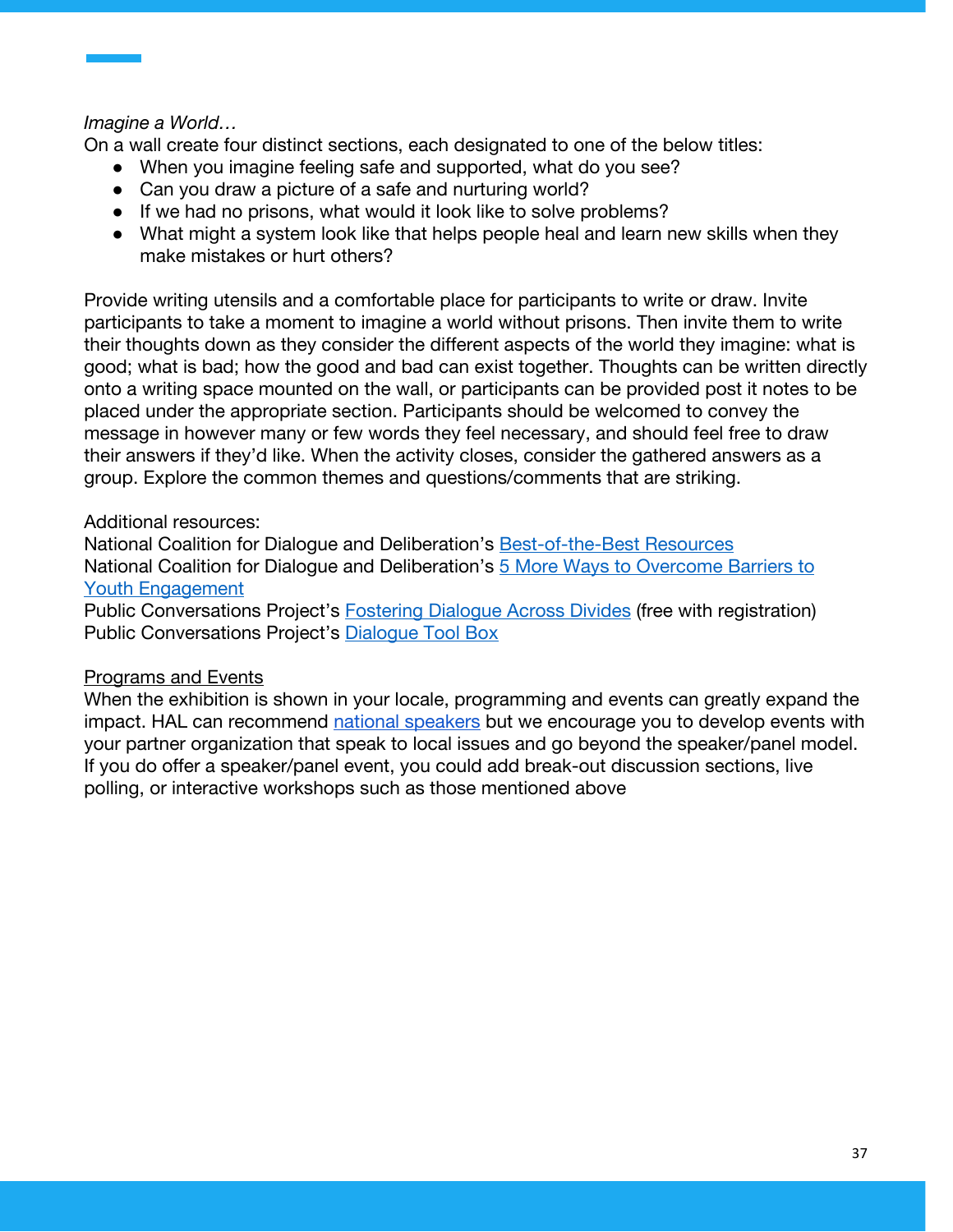## Dialogue Models

#### **Mass Story Lab**

Mass Story Lab is a community storytelling and design project that makes stories an instrument of justice. Mass Story Labs center those who are most affected, while inviting multiple stakeholders to participate in a dialogue centered on direct action for creating change within local communities. The three hour-community conversation begins with 4-6 five-minute, first-person stories told by those most affected by a particular issue. Following this, community members participate in a series of guided small-group discussions facilitated by educator, cultural organizer, and performance studies scholar, Piper Anderson.

To date, seven HAL partners have hosted Mass Story Labs in their communities. Each dialogue was carefully organized to meet the specific needs of the local community. In New York, participants considered the current discourse on closing Rikers Island. In Texas, a multilingual dialogue engaged with the expanding system of immigration detention and mass deportation in the state. At the end of each dialogue, participants outlined a collective plan of action that would lead to positive social change on the local level.

#### **Interactive Installation: How Close Are You to Incarceration?**

The interactive installation invites visitors to identify their connections to and experience with the criminal justice system. Visitors write stories of their experience on tags, and place their stories on the interactive, which has prompts inviting people to connect with the content; visitors can locate their tags closest to the prompts which resonate most with their personal experiences.

The questions are open-ended and intended to serve as a mechanism for people to connect with and reflect on their relationship to issues. It also provides an opportunity to visualize how these issues impact people differently across regions. Visitors mount their tags on the interactive with stickers labelled with the state they are in. The installation preserves anonymity while creating a national interactive sourced from communities across the country. At the conclusion of the exhibition's run in each city, tags are returned to the HAL Hub and archived. Stickers remain on the traveling exhibition and become a part of the collaborative visualization.